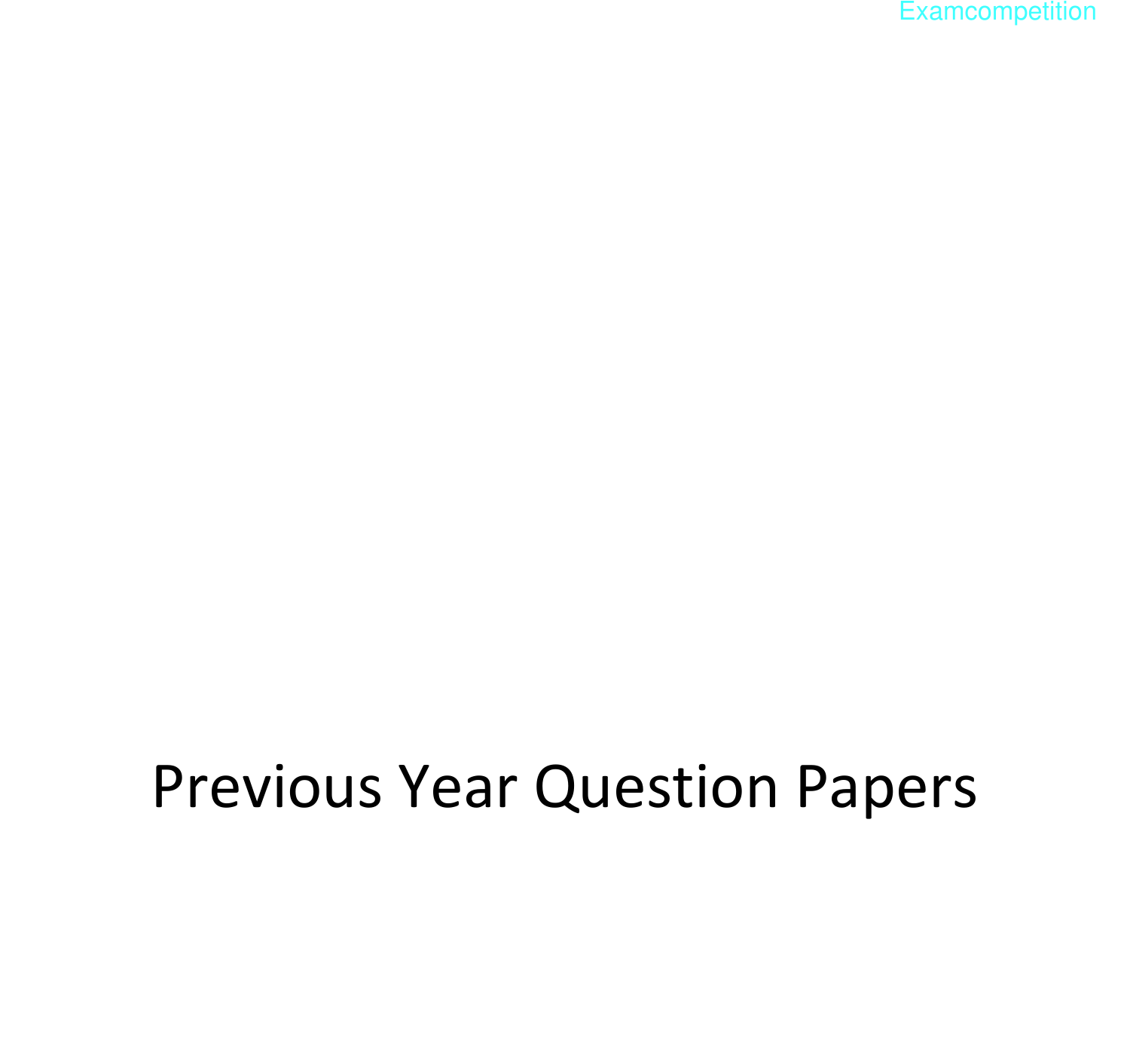# 3401909

This Booklet contains 22+2 printed pages. **Question Booklet No.:** 

# Question Booklet for Combined Entrance Examination, 2014

Full Marks: 100

**BIOLOGY** 

Time: 2 Hours

## Question Booklet SET : D

## DO NOT OPEN THIS BOOKLET UNTIL YOU ARE ASKED TO DO SO

#### Read the following INSTRUCTIONS carefully:

#### 1. Use black ball pen only.

- 2. Fill in the particulars on the Side 1 and Side 2 of the OMR Answer Sheet as per Instructions on the Side 1 of the OMR Answer Sheet, failing of which the OMR Answer Sheet shall not be evaluated.
- 3. The SET of this Question Booklet is D. Write this SET at the specific space provided on the Side 1 and Side 2 of the OMR Answer Sheet.
- 4. There are 100 (one hundred) questions in this Question Booklet, each carrying 1 (one) mark.
- 5. Each question or incomplete statement is followed by 4 (four) suggestive answers-[A], [B], [C] and [D] of which only one is correct. Mark the correct answer by darkening the appropriate circle in the OMR Answer Sheet.
- 6. Marking of more than one answer against any question will be treated as incorrect response and no mark shall be awarded.
- 7. Any change in answer made or erased by using solid or liquid eraser in the OMR Answer Sheet will not be accepted. Therefore, do not change or erase once the answer is marked.
- 8. No part of the Question Booklet or the OMR Answer Sheet shall be detached or defaced under any
- 9. Use of mobile phone, calculator, log table, compass, scale and any electronic gadget is strictly prohibited in the Examination Hall.
- 10. The OMR Answer Sheet must be returned to the Invigilator before leaving the Examination Hall.
- 11. Adoption of unfair means in any form or violation of instruction as mentioned in Point Nos. 9 and 10 shall result in expulsion from the entire examination.
- 12. Temporary absence during the examination hours is not allowed. However, a candidate can leave the Examination Hall temporarily one hour after commencement of examination by submitting the Question Booklet and OMR Answer Sheet to the Invigilator(s) on duty.
- 13. The candidate must ensure that the OMR Answer Sheet is signed by the Invigilator.
- 14. After opening the Question Booklet, check the total number of printed pages and report to the Invigilator in case of any discrepancy.
- 15. In case of any discrepancy or confusion in the medium/version, the English version will be treated as the authentic version.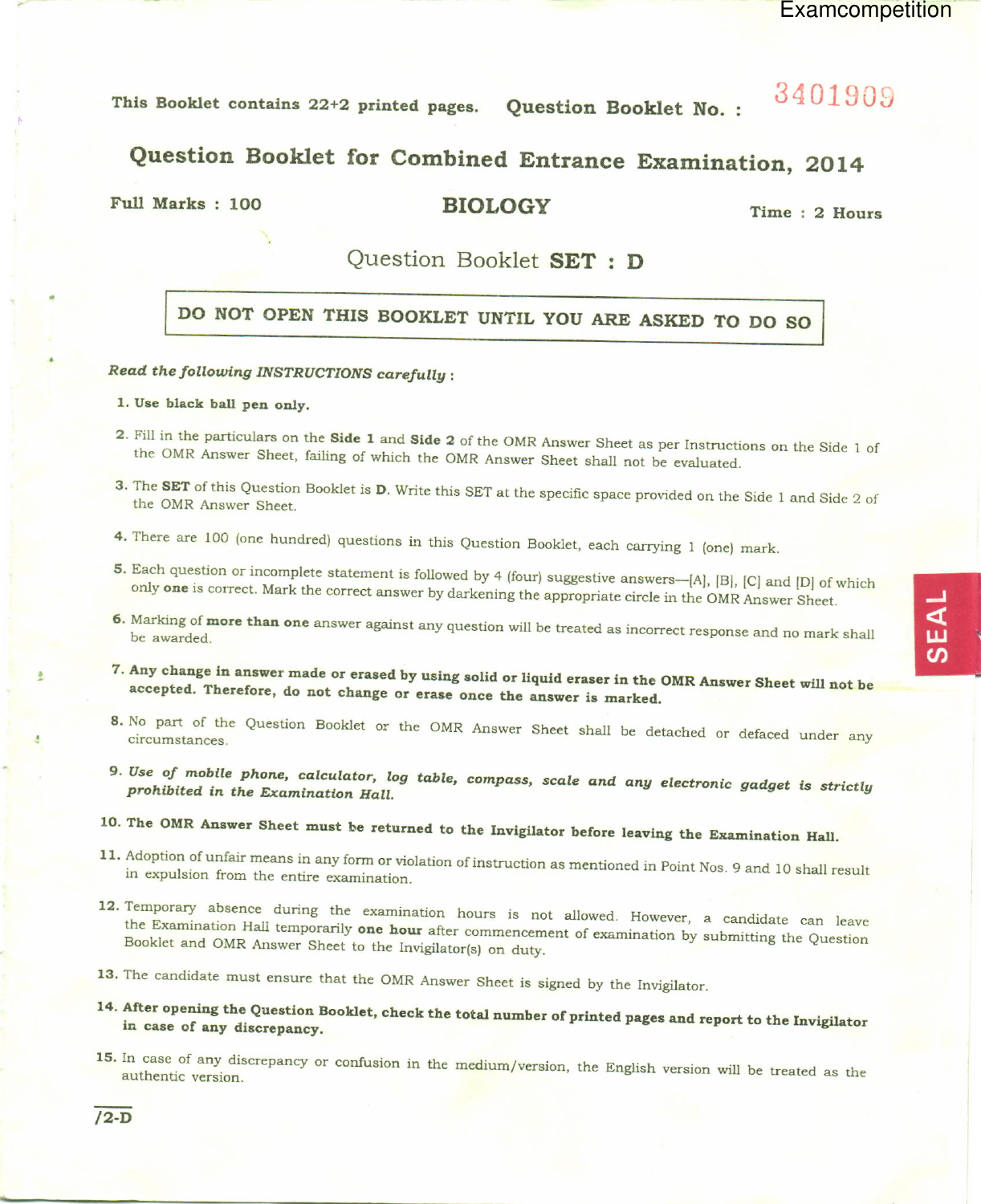1. In man, the pair of chromosome of female zygote is

মানূহৰ স্ত্ৰীলিংগ নিৰ্ধাৰণ কৰা জায়গ'টৰ (zygote) ক্ৰ'ম'জ'মৰ যোৰা হ'ল

- $[A]$  44 + XY  $[B]$  22 + X
- (A)  $44 + XY$  [B]  $22 + X$ <br>[C] 23 1D  $44 + XX$

2. The mature seeds of plants, such as gram and peas, possess no endosperm, because বুটমাহ আৰু মটৰমাহৰ দৰে উদ্ভিদৰ পুৰঠ বীজত ভ্ৰাণপোষ উপলব্ধ নহয়, কাৰণ

- [A] these plants are not angiosperms ইহঁত গুপ্নবীজী উদ্ভিদ নহয়
- tB1 there is no double fertilization in them ইহঁতৰ ক্ষেত্ৰত দ্বিনিষেচন নহয়
- lC] endosperm is not formed in them ইহঁতৰ জ্ৰণপোষ গঠন নহয়
- tDl endosperm gets used up by the developing embryo during seed deveiopment ইহঁতৰ বীজৰ বিকাশৰ সময়ত বিকশিত জ্ৰণে জ্ৰণপোষক শোষণ কৰি পেলায়
- 3. Match the following pairs correctly :

তলত দিয়া যোৰাবোৰ শুদ্ধভাৱে মিলোৱা :

| $Column-A$ | Column—B |
|------------|----------|
| মন্ত্ৰ-ক   | অন্ড— ব  |

- 
- এলিউৰন তৰপ<br>b. Parthenocarpic fruit  $\begin{array}{ccc} & {\rm~~~if} \ {\rm~if} \ {\rm~for} \end{array}$ vfrcv+7v"r<n v+l vt (161
- 
- 
- $[A]$  a-1 b-2 c-3 d-4
- $\sqrt{B}$  a-2 b-1 c-4 d-3
- $[C]$  a-4 b-2 c-1 d-3
- $[D]$  a-2 b-4 c-1 d-3

- a. Aleurone layer . 1. Without fertilization<br>এলিউবন তৰণ
	-
- c. Ovule 3. Double fertilization<br>ডিম্বক বিনিষেচন<br>d. Endosperm 4. Seed ক্লণপোষ

তালজাতীয়

4. A piece of wood having no vessels belongs to

## বাহিকা নথকা এটুকুৰা কাঠ হ'ব লাগিব

| [A] teak   | $[B]$ mango |
|------------|-------------|
| ছেপ্তন     | আম          |
| $[C]$ pine | $[D]$ palm  |

সৰল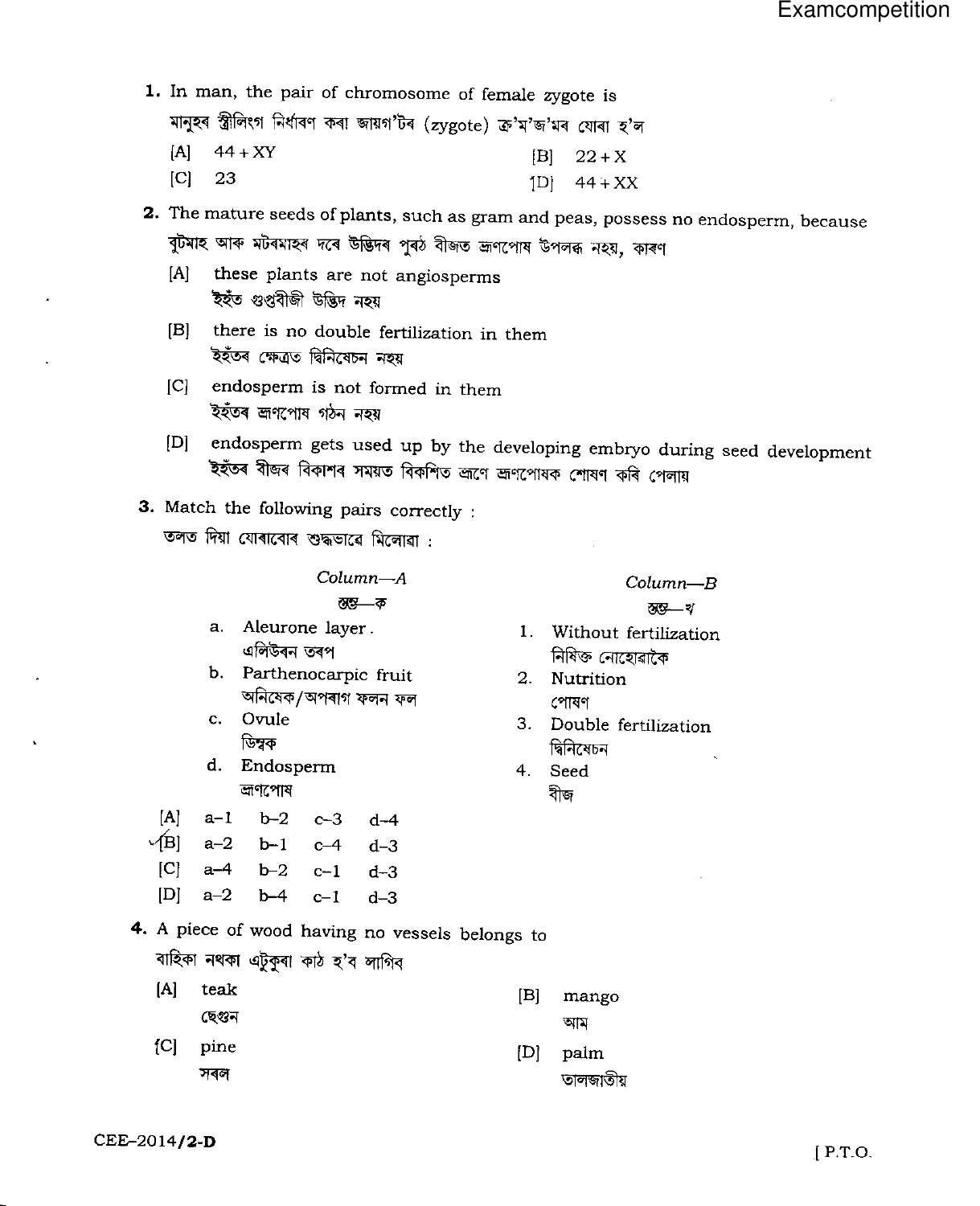Examcompetition

5. Glycogen is a homopolymer made of হ'ম'পলিমাৰ গ্লাইক'জেন গঠন হোৱা উপাদান হৈছে  $|B|$ galactose  $^{\circ}$ [A] glucose গেলেক্ট'জ গ্নক'জ amino acid ribose  $[D]$  $|C|$ এমিন' এচিড ৰাইব'জ 6. The form of sugar transported through phloem is ফ্লোৱেমৰ মাজেৰে প্ৰবাহিত হোৱা চেনিভাগ হৈছে  $|B|$ fructose glucose  $[A]$ ফ্ৰুষ্ট'জ গ্নক'জ  $[D]$ ribose  $\overline{C}$ sucrose ৰাইব'জ চক'জ 7. Water potential of pure water at NTP is equal to মানক উষ্ণতাত বিশুদ্ধ পানীৰ পানী বিভৱৰ মান হ'ল 20 Pa  $|B|$ 10 Pa [A] None of the above  $[D]$  $|C|$  0 Pa ওপৰৰ এটাও নহয় 8. Match the following pairs correctly : তলত দিয়া যোৰাবোৰ শুদ্ধভাৱে মিলোৱা :  $Column-B$ Column-A ন্ত থ স্তম্ভ—ক 1. Splitting of water to liberate oxygen a. Boron during photosynthesis ব'ৰণ সালোকসংশ্লেষণত পানীৰ অণু বিভাজন ঘটাই অম্লজান নিৰ্গত কৰা 2. Needed for synthesis of auxin b. Manganese অক্সিন সংশ্লেষণত প্ৰয়োজন হয় মেংগানিজ . 3. Component of nitrogenase c. Molybdenum নাইট'জেনজৰ ভাগ (অংশ) ম'লিবডেনাম 4. Pollen germination d. Zinc জিংক পৰাগৰেণু অংকুৰণ  $[A]$  $a-1$  $b - 2$  $c - 3$  $d-4 \times$ 

 $|B|$ 

 $|C|$ 

 $a-4$ 

 $b-1$ 

 $a-3$   $b-2$   $c-4$ 

 $\sqrt{\frac{1}{2}}$  = a-2 \b-3 \cdot \cdot \cdot \cdot \cdot \cdot \cdot \cdot \cdot \cdot \cdot \cdot \cdot \cdot \cdot \cdot \cdot \cdot \cdot \cdot \cdot \cdot \cdot \cdot \cdot \cdot \cdot \cdot \cdot \cdot \cdot \cdot \cdot

 $c - 3$ 

 $d-2 \times$ 

 $d-1$   $\times$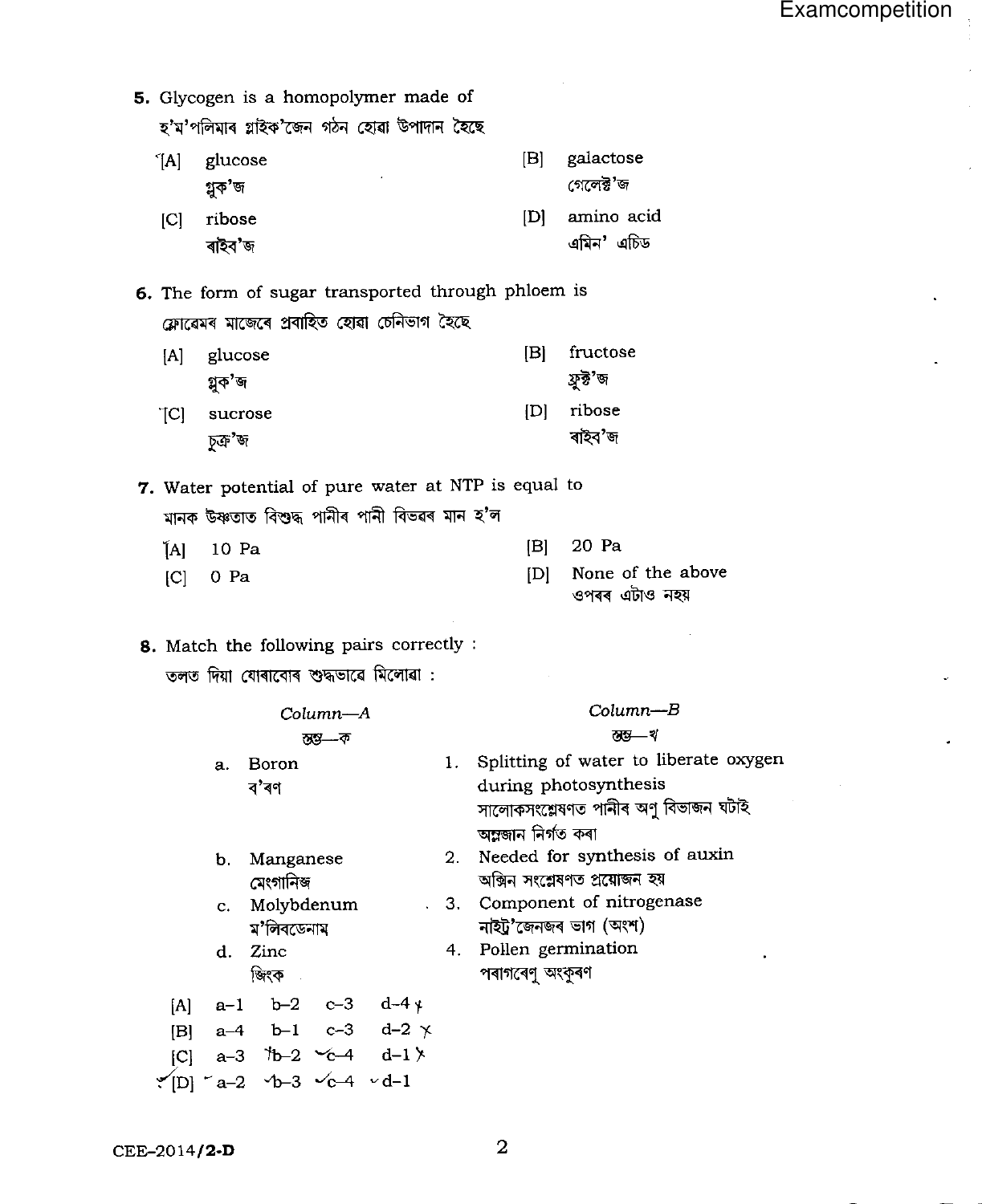- 9. During light reaction in photosynthesis, the following are formed সালোকসংশ্লেষণৰ আলোক বিক্ৰিয়াত উৎপন্ন হোৱা উপাদানবোৰ হৈছে
	- ATP and sugar  $[A]$  $ATP$  আৰু চেনি
	- [B] Hydrogen, oxygen and sugar হাইড্ৰ'জেন, অক্সিজেন আৰু চেনি
	- [C] ATP, hydrogen donor and oxygen ATP, হাইড্ৰ'জেন প্ৰেৰক আৰু অক্সিজেন
	- [D] ATP, hydrogen and oxygen donor ATP, হাইড্ৰ'জেন আৰু অক্সিজেন প্ৰেৰক

10. The enzyme that is not found in  $C_3$  plant is

- $C_3$  উদ্ভিদত উপলব্ধ নোহোৱা পাচক ৰসবিধ হৈছে
- [B] PEP carboxylase [A] RuBP carboxylase RuBP কাৰ্ব'ক্সিলেজ PEP কাৰ্ব'ক্সিলেজ [C] NADP reductase ATP synthase  $[D]$

ATP চিম্বেজ

NADP ৰিডাক্টেজ

11. The end product of oxydative phosphorylation is অক্সিডেটিভ্ ফছফ'ৰিলেচনৰ অন্তত উৎপন্ন হোৱা উপাদান হৈছে

- $O_2$  $|A|$ **NADH**
- $V[D]$   $ATP + H_2O$  $[C]$ **ADP**
- 12. Match the following pairs correctly : তলত দিয়া যোৰাবোৰ শুদ্ধভাৱে মিলোৱা :

| Column-A           |            |                                                                        |                                                 | $Column-B$                           |  |  |  |
|--------------------|------------|------------------------------------------------------------------------|-------------------------------------------------|--------------------------------------|--|--|--|
|                    |            | ন্তম্ভ—ক                                                               |                                                 | স্ত্ত—প                              |  |  |  |
| a.                 | Duodenum   |                                                                        |                                                 | 1. A cartilaginous flap              |  |  |  |
|                    | দূৰডেনাম   |                                                                        |                                                 | এটা কার্টিলেজিনাছ ফ্লেপ              |  |  |  |
| b.                 | Epiglottis |                                                                        |                                                 | Small blind sac<br>2.                |  |  |  |
|                    | এপিগ্ন'টিছ |                                                                        |                                                 | ক্ষুদ্ৰ আন্ধাৰ মোনা                  |  |  |  |
| Glottis<br>C.      |            |                                                                        | 3. U-shaped structure emerging from the stomach |                                      |  |  |  |
|                    | গ্ল'টিছ    |                                                                        |                                                 | পেটৰ পৰা বাঢ়ি যোৱা U আকৃতিৰ এটা অংগ |  |  |  |
| Caecum<br>d.<br>4. |            |                                                                        | Opening of windpipe                             |                                      |  |  |  |
|                    | ছিকাম      |                                                                        |                                                 | বায়ু নলীকাৰ মুখ                     |  |  |  |
| [A]                | $a-1$      |                                                                        | $b-2$ $c-3$                                     | $d-4$                                |  |  |  |
| B                  |            | $a-4$ $b-3$ $c-2$                                                      |                                                 | $d-1^{\kappa}$                       |  |  |  |
| C                  |            |                                                                        |                                                 | $a-3$ $b-1$ $c-4$ $d-2$ $k$          |  |  |  |
|                    |            | $\triangleleft$ Dl $\angle$ a-2 $\angle$ b-4 $\angle$ c-1 $\angle$ d-3 |                                                 |                                      |  |  |  |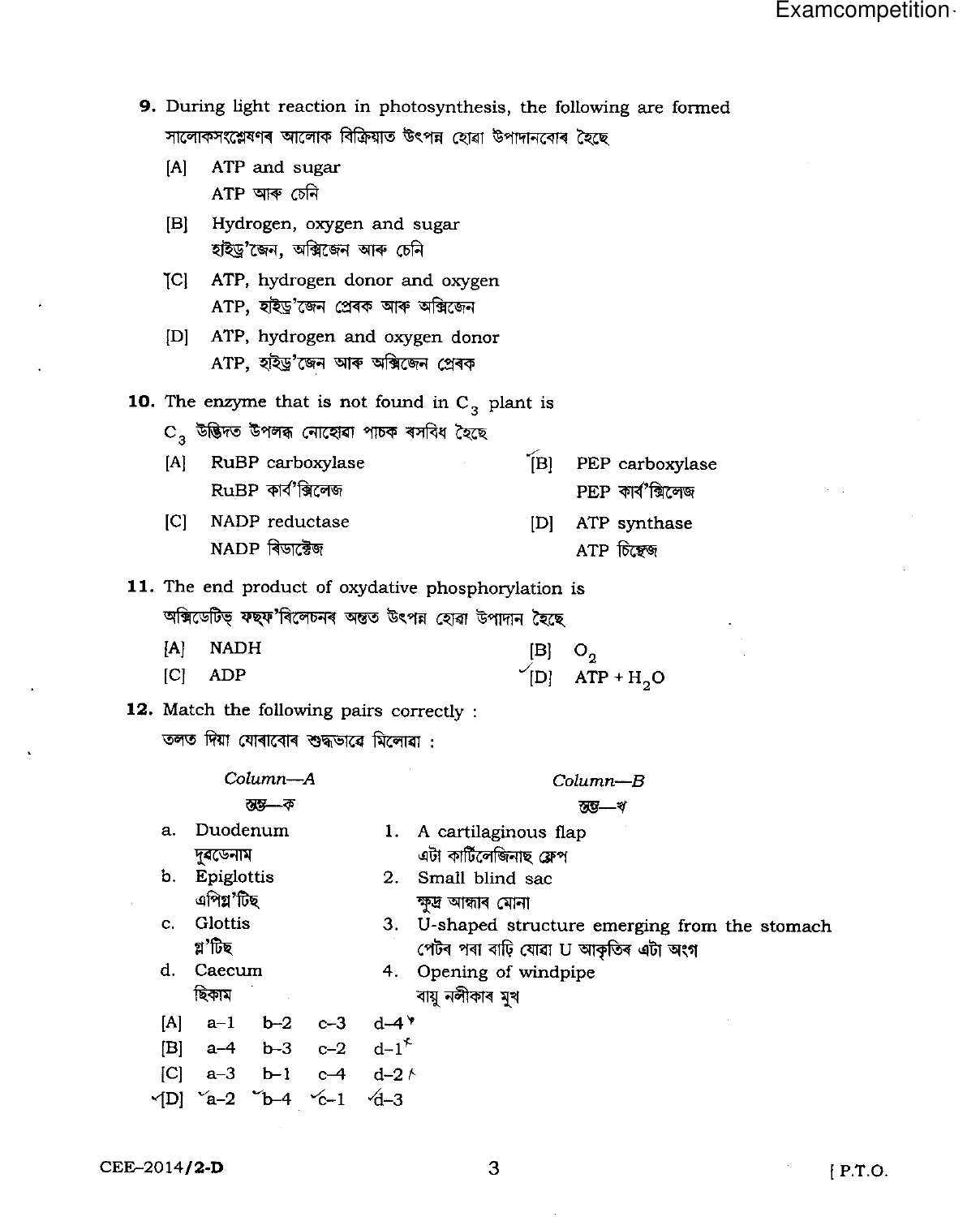13. Which one of the following does not exhibit phagocytotic activity? তলত দিয়াবোৰৰ পৰা এনে এবিধ কোষ বাছি উলিওৱা যিয়ে ফেগ'চাইট'টিক কাৰ্যকলাপ নেদেখৱায়

| 1AI | Monocyte |
|-----|----------|
|     | ম'ন'ছাইট |

- $|B|$ Neutrophil নিউট'ফিল
- Basophil  $\mathcal{L}[\mathbf{D}]$ Macrophage  $|C|$ বেছ'ফিল মেক্ৰ'ফেজ

14. Which one of the following blood cells is involved in antibody production? তলত উল্লেখ কৰা কোন ৰক্ত কণিকাবোৰ এন্টিবডি প্ৰস্তুত কৰাত ভাগ লয়?

- $[A]$ **B-lymphocyte**  $|B|$ T-lymphocyte T-লিম্ফ'ছাইট B-লিম্ফ'ছাইট
- [D] Neutrophil **RBC**  $|C|$ নিউট্ৰ'ফিল

15. The correct sequence of conduction of cardiac impulse is কাৰ্ডিয়াক ইম্পালছ প্ৰবাহৰ শুদ্ধ ক্ৰমটো হৈছে

- [A] SA node-AV node-Purkinje fiber-AV bundle SA न'ড-AV न'ড- পাৰকিঞ্জ আঁহ-AV দল
- [B] SA node-Purkinje fiber-AV node-AV bundle SA ন'ড-পাৰকিঞ্জ আঁহ-AV ন'ড-AV দল
- [C] SA node-AV node-AV bundle-Purkinje fiber  $SA = \sqrt[3]{6}$   $-AV = \sqrt[3]{6}$   $-AV = \sqrt[3]{6}$   $-4V = \sqrt[3]{6}$
- [D] SA node---Purkinje fiber---AV bundle---AV node SA ন'ড-পাৰকিঞ্জ আঁহ-AV দল-AV ন'ড
- 16. Resting membrane potential is maintained by ৰেষ্টিং আৱৰণৰ প্ৰতিপালন
	- [A] hormones [B] neurotransmitters নিউৰ'টেন্সমিটাৰৰ দ্বাৰা হয় হৰম'নৰ দ্বাৰা হয়
	- $\triangleleft$ CI ion pumps আয়ন পাম্পৰ দ্বাৰা হয়

[D] None of the above

ওপৰৰ এটাৰ দ্বাৰাও নহয়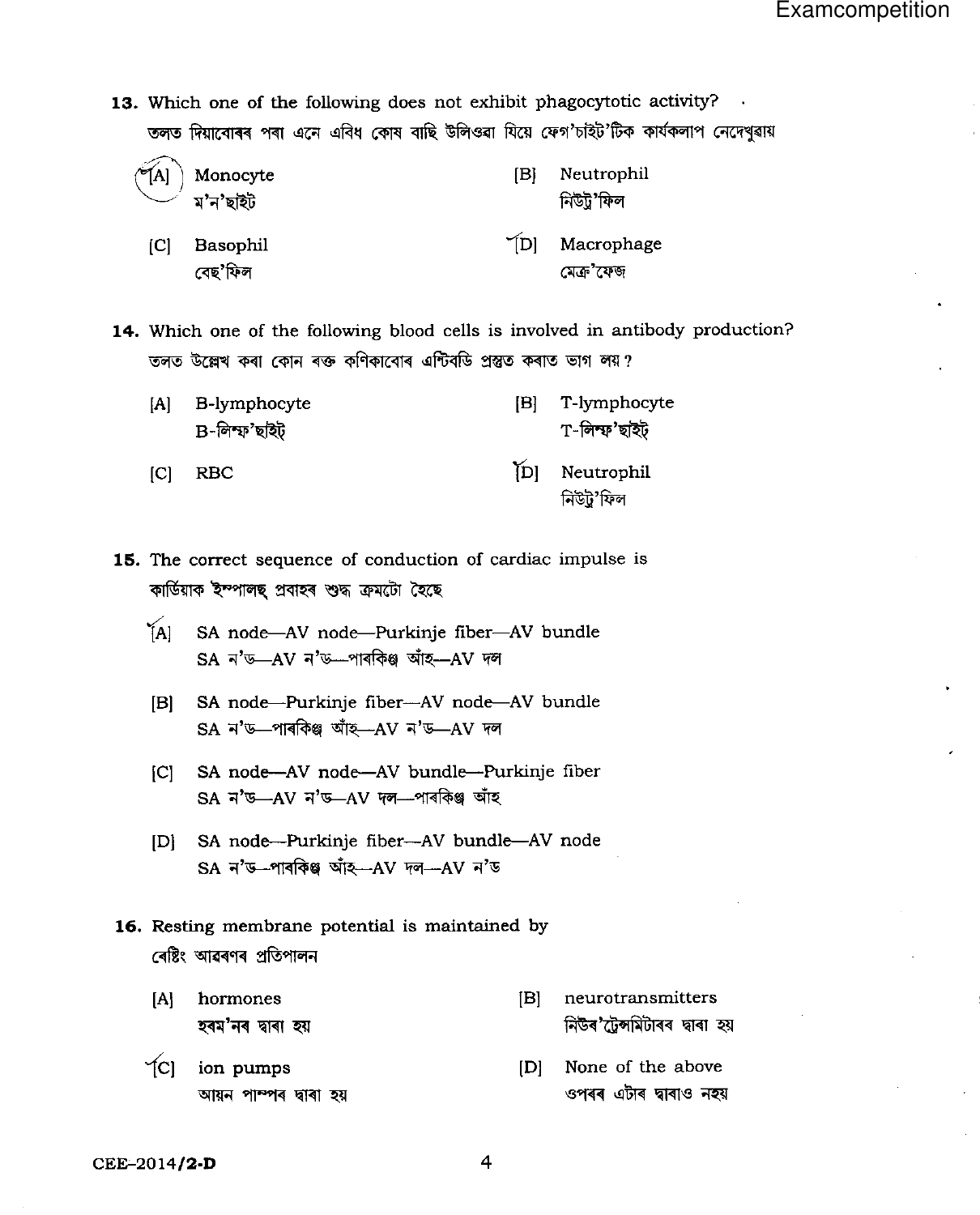$\sim$ 

17. Which of the following is not involved in knee-jerk reflex? Knee-jerk reflex ত তলৰ কোনটোৱে ভাগ নলয়? IAl Muscle spindle  $|B|$ Motor neuron মাছল স্পিণ্ডল ম'টৰ নিউৰণ  $|C|$ **Brain**  $[D]$ Interneuron মগজু আন্তঃনিউৰণ 18. The area in the brain which is associated with strong emotions is মগজুৰ কোনটো অঞ্চল মনৰ প্ৰবল উদ্বেগৰ সৈতে সহযোগী হৈ পৰে?  $[A]$ cerebral cortex TBI. cerebellum ছেৰিব্ৰেল কৰ্টেক্স ছেৰিবেলাম limbic system  $|D|$ medulla লিম্বিক ছিষ্টেম মেড়লা 19. The organ of Corti is a structure present in অৰ্গেন অৱ কৰ্টিৰ গঠন পোৱা যায়  $[A]$ external ear  $|B|$ middle ear বহিঃকৰ্ণত মধ্যমা কৰ্ণত [C] nasal cavity cochlea  $[D]$ নাসিকা গহুৰত কক্লিয়াত 20. Which of the following are technically not correct names for a floral whorl? তলত দিয়া কোনবোৰ কাৰিকৰি দিশৰ পৰা এপাহ ফুলৰ চক্ৰবোৰক বুজাবৰ বাবে শুদ্ধ নহয়?  $\mathbf{I}$ . Androecium এন্দ্ৰইচিয়াম  $II.$ Carpel কাৰ্পেল  $III.$ Corolla কৰ'লা IV. Sepal চিপেল  $|A|$ I and IV YBI I III and IV I আৰু IV III আৰু IV  $|C|$  II and IV  $[D]$ I and II II আৰু IV I আৰু II

 $[$  P.T.O.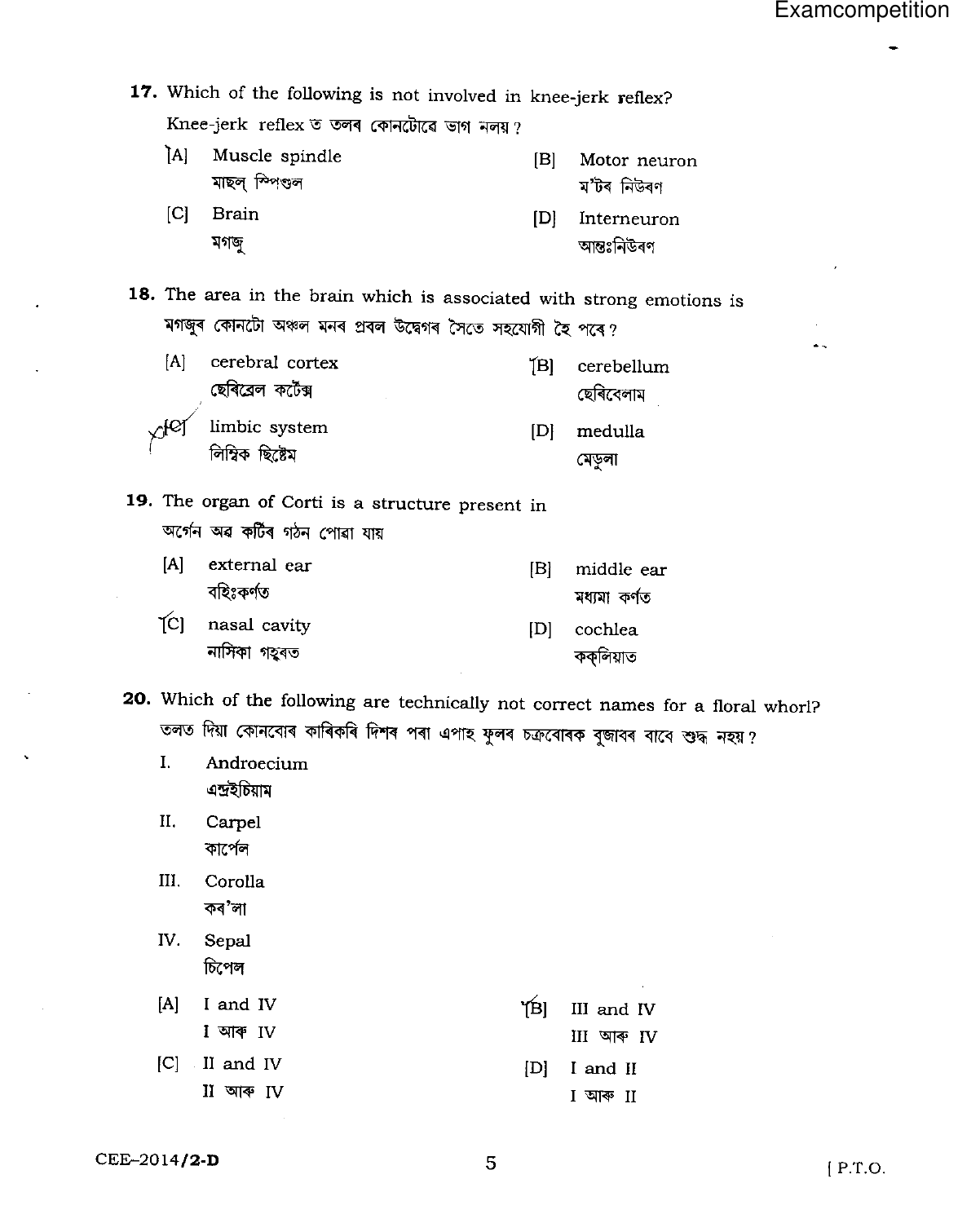21. Person having genotype  $I^{A}I^{B}$  would show the blood group as AB. This is because of

 $1^{\text{A}}$ ঢ (জন'টাইপৰ এজন বাক্তিৰ তেজৰ গ্ৰুপ হ'ব AB. ইয়াৰ কাৰণ হৈছে

 $|A|$ pleiotropy প্রিয়'টগি

- $|B|$ codominance সহ-প্ৰবলতা
- [D] incomplete dominance [C] segregation অসম্পৰ্ণ প্ৰবলতা পথকীকৰণ

 $\circ$ 22. Mother and father of a (person with O blood group) have A and B blood groups respectively. What would be the genotype of both mother and father?

O তেজৰ গ্ৰুপৰ এজন ব্যক্তিৰ মাতৃ আৰু পিতৃৰ তেজৰ গ্ৰুপ ক্ৰমে A আৰু B. মাতৃ আৰু পিতৃ উভয়ৰে জেন'টাইপ কি হ'ব?

- Mother is homozygous for A blood group and father is heterozygous for B blood  $|A|$ group A তেজ গ্ৰুপৰ বাবে মাতৃ হ'ম'জাইগাছ আৰু B তেজ গ্ৰুপৰ বাবে পিতৃ হেটাৰ'জাইগাছ
- Mother is heterozygous for A blood group and father is homozygous for B blood  $|B|$ group A তেজ গ্ৰুপৰ বাবে মাতৃ হেটাৰ'জাইগাছ আৰু B তেজ গ্ৰুপৰ বাবে পিতৃ হ'ম'জাইগাছ
- [C] Both mother and father are heterozygous for A and B blood groups respectively A আৰু B তেজ গ্ৰুপৰ বাবে ক্ৰমে মাতৃ আৰু পিতৃ উভয়ে হেটাৰ'জাইগাছ
- Both mother and father are homozygous for A and B blood groups respectively  $[D]$ A আৰু B তেজ গ্ৰুপৰ বাবে ক্ৰমে মাতৃ আৰু পিতৃ উভয়ে হ'ম'জাইগাছ
- 23. Which of the following statements is the most appropriate for sickle-cell anaemia? চিকেল-ছেল এনিমিয়াৰ ক্ষেত্ৰত তলৰ কোনটো উক্তি অতিকৈ উপযুক্ত হ'ব?
	- It cannot be treated with iron supplements  $[A]$ ইয়াক লৌহ যৌগ যোগানৰ দ্বাৰা চিকিৎসা কৰিব নোৱাৰি
	- It is a molecular disease  $|B|$ ই এবিধ আণৱিক ৰোগ
	- It confers resistance to acquiring malaria  $|C|$ মেলেৰিয়া আহৰণৰ ক্ষেত্ৰত ই প্ৰতিৰোধী কাম কৰে
	- [D] All of the above উপৰোক্ত আটাইকেইটা

6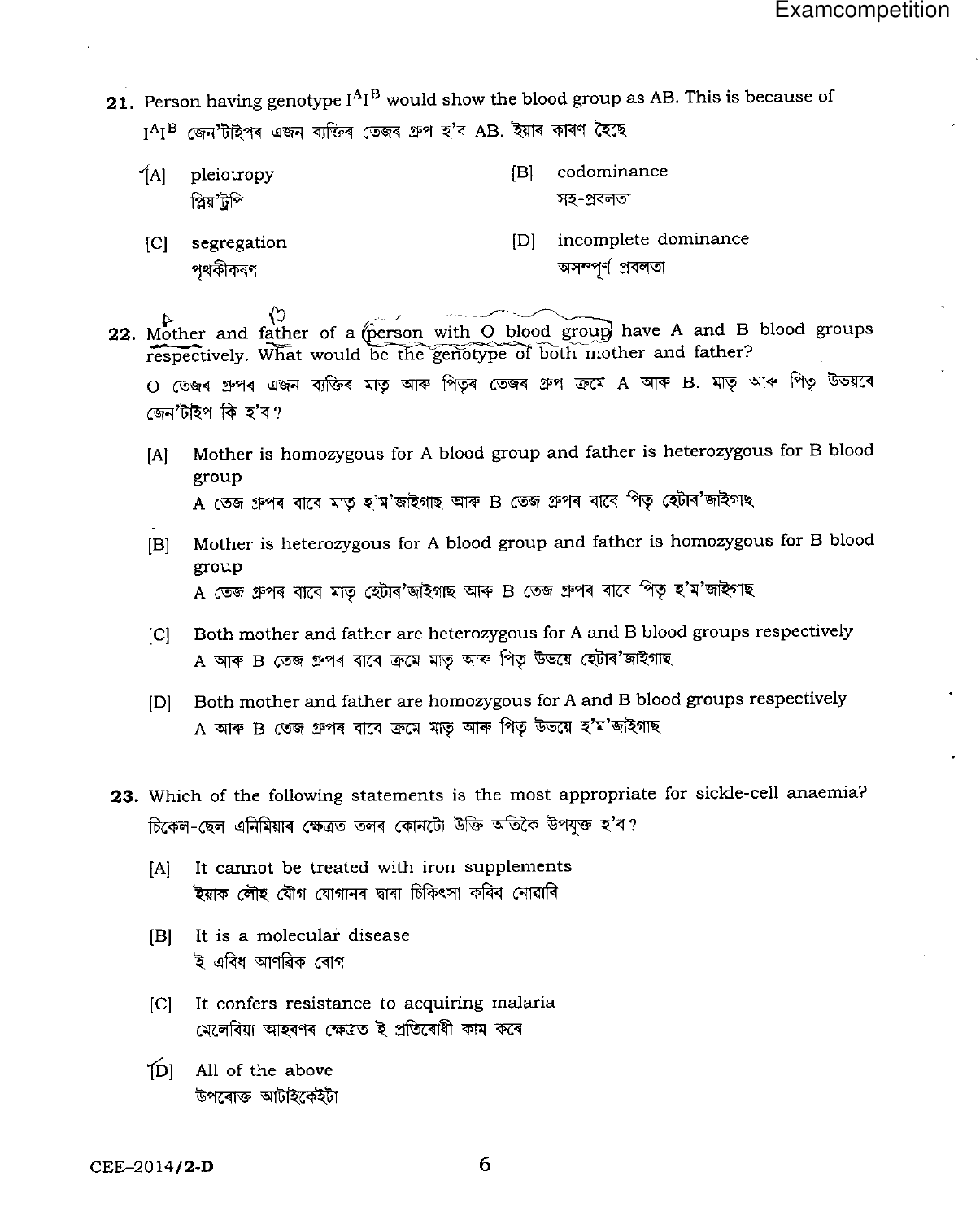24. With regard to mature mRNA in eukaryotes, which one of the following statements is correct?

ইউকেৰিয়টৰ পূৰ্ণতা প্ৰাপ্ত mRNA ৰ ক্ষেত্ৰত তলৰ কোনটো উক্তি শুদ্ধ ?

- Exons and introns do not appear in the mature mRNA  $[A]$ পূৰ্ণতাপ্ৰাপ্ত mRNA ত এক্সন আৰু ইনট্ৰনৰ অৱস্থিতি নাই
- $|B|$ Exons appear but introns do not appear in the mature mRNA পূৰ্ণতাপ্ৰাপ্ত mRNA ত এক্সনৰ উপস্থিতি আছে কিন্তু ইনট্ৰনৰ নাই
- [C] Introns appear but exons do not appear in the mature mRNA পূৰ্ণতাপ্ৰাপ্ত mRNA ত ইনট্ৰনৰ উপস্থিতি আছে কিন্তু এক্সনৰ নাই
- [D] Both exons and introns appear in the mature mRNA পূৰ্ণতাপ্ৰাপ্ত mRNA ত এক্সন আৰু ইন্ট্ৰন উভয়ৰই উপস্থিতি আছে

25. Animal husbandry and plant breeding programmes are the examples of এনিমেল হাচ্বেনড্ৰি আৰু উদ্ভিদ প্ৰজনন আঁচনিবোৰৰ উদাহৰণ হৈছে

- $[A]$ reverse evolution [B] artificial selection পৰিৱৰ্তনশীল বিকাশৰ কত্ৰিম নিৰ্বাচনৰ
- $|C|$ mutation [D] natural selection মিউটেছনৰ প্ৰাকৃতিক নিৰ্বাচনৰ
- 26. Type of antibodies present in colostrum which protects the newborn from certain disease is

ক'ল'ষ্ট্ৰামত পোৱা এন্টিবডিবিলাকে নৱজাতকক কিছুমান ৰোগৰ পৰা সুৰক্ষা দিয়ে, যেনে

- $[A]$   $IgG$  $|B|$ IgA
- $|{\bf C}|$ IgD  $|D|$ IgE
- 27. Antivenom against snake venom contains সাপৰ বিষৰ বিৰুদ্ধে প্ৰয়োগ কৰা প্ৰতিসৰ্পবিষিত থকা উপাদান হৈছে
	- $[A]$ antigens YBI antigen-antibody complexes এন্টিজেনছ এন্টিজেন-এন্টিবডি যৌগ TCI antibodies  $|D|$ enzymes এন্টিবডি পাচক ৰস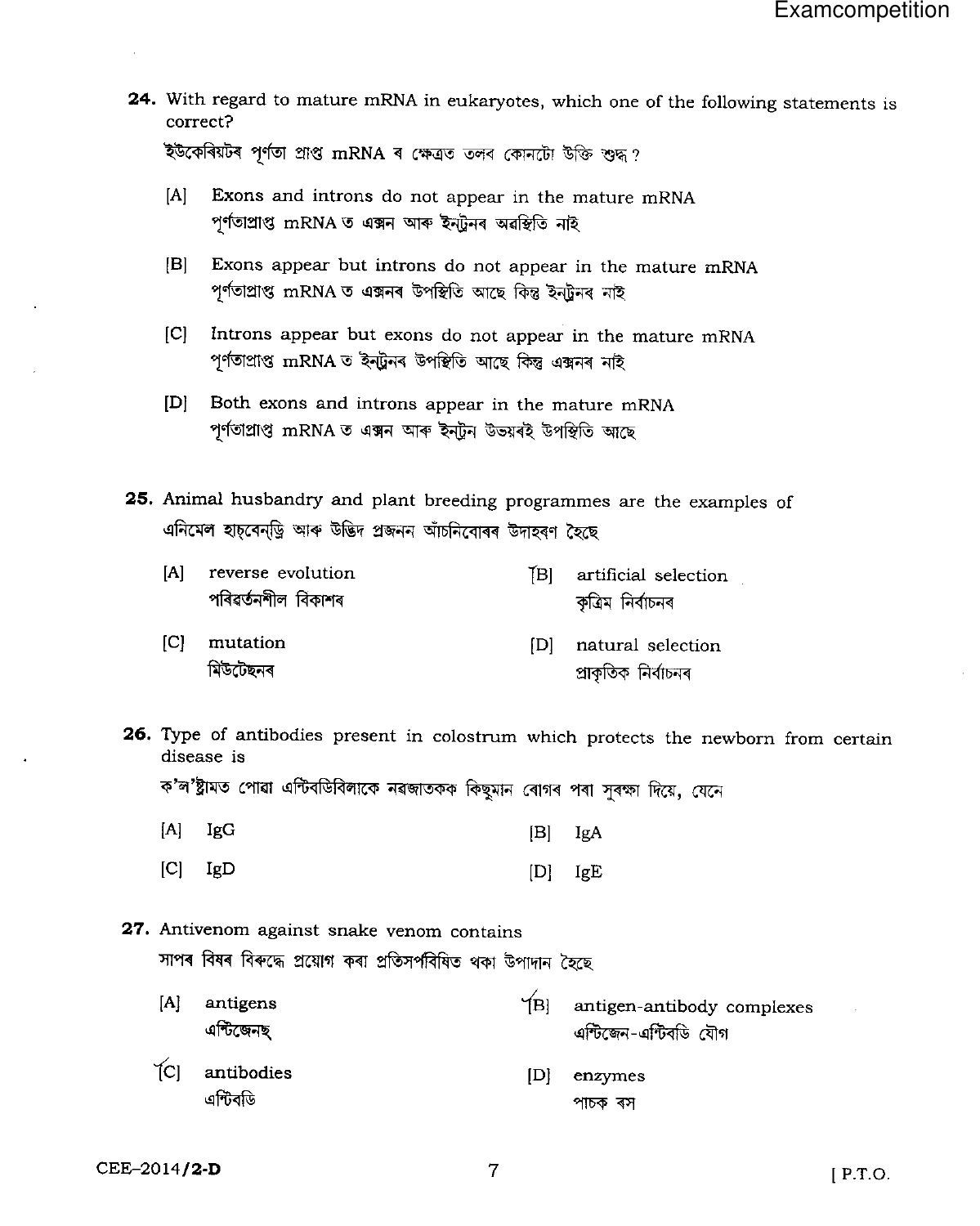28. Match the following pairs correctly :

তলত দিয়া যোৰাবোৰ শুদ্ধভাৱে মিলোৱা :

|                                              | Column—A |    | Column—B                            |  |  |
|----------------------------------------------|----------|----|-------------------------------------|--|--|
| ন্তম্ভ—ক                                     |          |    | छछ—∜                                |  |  |
| Statin<br>$a_{\cdot}$                        |          |    | Removal of oil stains               |  |  |
| ষ্টেন্সি                                     |          |    | তেলৰ দাগ গুচোৱা                     |  |  |
| Cyclosporin A<br>b.                          |          | 2. | Removal of clots from blood vessels |  |  |
| চাইক্ল'ম্প'ৰিন A                             |          |    | ৰক্ত নলীকাৰ ক্ল'ট আঁতৰোৱা           |  |  |
| c. Streptokinase                             |          | 3. | Lowering of blood cholesterol       |  |  |
| ষ্টেপ্ট'কাইনেজ                               |          |    | ৰক্তৰ ক'লেষ্টৰলৰ মাত্ৰা কমোৱা       |  |  |
| d. Lipase                                    |          | 4. | Immuno-suppressive agent            |  |  |
| লাইপেজ                                       |          |    | 'ইমুন'চাপ্ৰেচিভ্ কাৰক               |  |  |
| $a-2$ $b-3$ $c-1$ $d-4$<br>[A]               |          |    |                                     |  |  |
| $a-4$ $b-2$ $c-1$ $d-3$<br> B                |          |    |                                     |  |  |
| $a-4$ $b-1$ $c-2$ $d-3$<br> C                |          |    |                                     |  |  |
| $\widetilde{[D]}$<br>$a-3$ $b-4$ $c-2$ $d-1$ |          |    |                                     |  |  |
|                                              |          |    |                                     |  |  |

- 29. While isoiating DNA from bacteria, which of the following enzymes is not used? বেক্টেৰিয়াৰ পৰা DNA আহৰণ কৰাৰ সময়ত তলৰ কোনবিধ এনজাইম্ ব্যৱহাৰ কৰা নহয় ?
	- লাইচ'জাইম
	- [C] Deoxyribonuclease ডিঅক্সিৰাইব'নিউক্লিয়েজ
	- [A] Lysozyme [B] Ribonuclease ৰাইব'নিউক্লিয়েজ
		- [D] Protease প্ৰ'টিযেজ

30. Ecological niche is

'ইক'লজিকেল নিচ্ হৈছে

- [A] the surface area of the ocean মহাসাগৰৰ উপৰিভাগ
- [B] an ecologically adapted zone পাৰিপাৰ্শ্বিকভাৱে অভিযোজিত অঞ্চল
- [C] the physical position and functional role of a species within the community একোটা গোত্ৰৰ মাজত এটা প্ৰজাতিৰ ভৌতিক অৱস্থান আৰু ইহঁতৰ কাৰ্যকলাপৰ ভূমিকা
- tDl formed of all plants and animals living at the bottom of a lake একোটা হ্ৰদৰ নিয়ু ভাগত অৱস্থান কৰা সমুদায় উদ্ভিদ আৰু প্ৰাণীসমূহ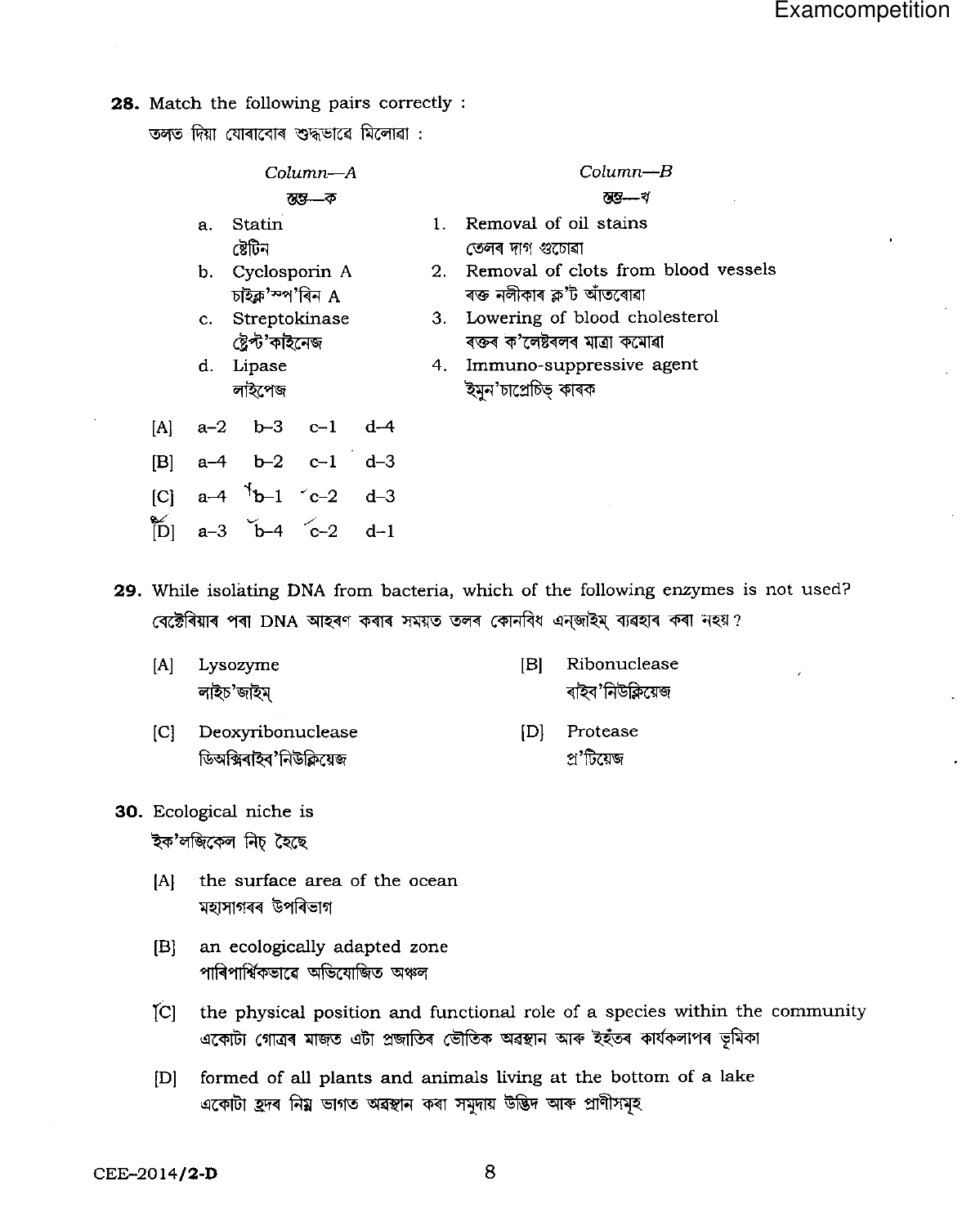31. Which of the following is a partial root parasite?

তলৰ কোনবিধ আংশিক মূল পৰজীৱী?

- lAl Santalum album চেন্টেলাম এলবাম [B] Cuscuta reflexa কৃচকাটা ৰিফ্লেক্সা IC1 Orobanchea IDl Ganoderma q{',g(i? cta'vvql
- 32. What wiil happen to a well growing herbaceous plant in the forest if it is transplanted outside the forest in a park?

বনাঞ্চলৰ মাজত লহপহকৈ বাঢ়ি অহা এজোপা তৃণক বনাঞ্চলৰ বাহিৰত এখন উদ্যানত ৰোপণ কৰিলে কি হ'ব*?* 

- [A] It will grow normally স্বাভাৱিকভাৱেই ইয়াৰ বৃদ্ধি হ'ব
- [B] It will grow well because it is planted in the same locality ইয়াৰ বৃদ্ধি ভাল হ'ব কাৰণ একে স্থানীয় পৰিৱেশতে ইয়াক ৰোৱা হৈছে
- [C] It may not survive because of change in its micro-climate অতিষ্থানীয় পৰিৱেশ সলনি হোৱাৰ বাবে ই নাবাচিবও পাৰে
- lD1 It grows very well because the plant gets more suniight ইয়াৰ বৃদ্ধি অত্যন্ত ভাল হ'ব কাৰণ ইয়াক অধিক সূৰ্য্যৰ পোহৰ পৰা স্থানত ৰোৱা হৈছে

33. The process of mineralization by microorganisms helps in the release of অণুজীৱৰ দ্বাৰা খনিজলৱণীকৰণ প্ৰক্ৰিয়াই তলৰ কোনবোৰ উপাদান মুকলি কৰাত সহায় কৰে?

- [A] inorganic nutrients from humus হিউমাছৰ পৰা অজৈৱ পোষক
- lB1 both organic and inorganic nutrients from detritus অপৰদৰ পৰা জৈৱ আৰু অজৈৱ পোষক
- ICl organic nutrients from humus হিউমাছৰ পৰা জৈৱ পোষক
- [D] inorganic nutrients from detritus অপৰদৰ পৰা অজৈৱ পোষক
- 34. Which of the following forests is known as the 'lungs of the planet earth'? 'তলৰ কোনভাগ বনাঞ্চলক 'পৃথিৱীৰ হাওঁফাওঁ' হিচাবে জনা যায়?
	- IAI Evergreen forests চিৰসেউজীয়া বনাঞ্চলসমূহ [B] Tundra forest তন্দ্ৰা বনাঞ্চল
	- fCl Amazon rain forest আমাজান বৰ্ষাৰণা [D] Rain forests of North-East India উত্তৰ-পূৱ ভাৰতৰ বৰ্ষাৰণ্যসমূহ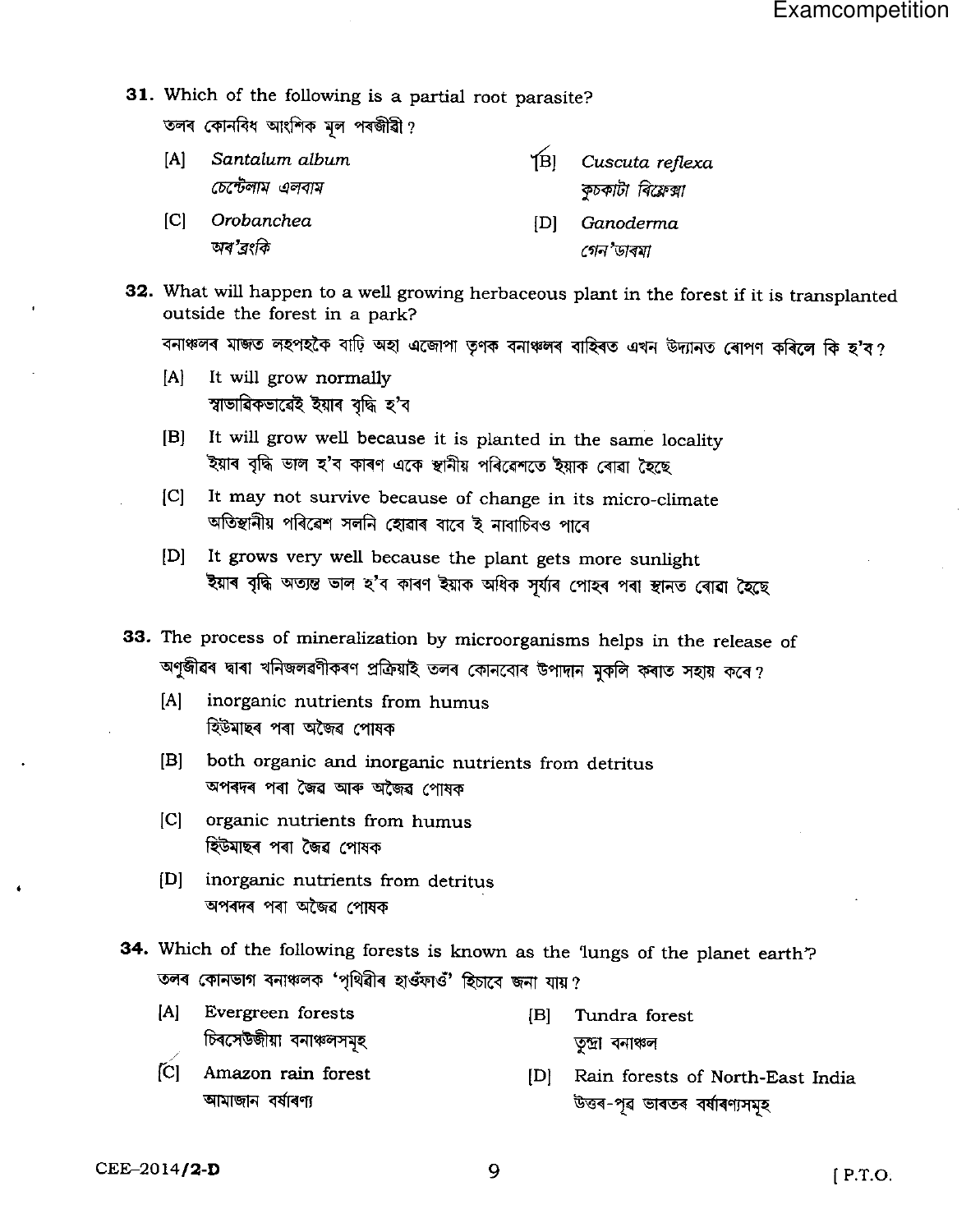35. When a phosphate group is added to a nucleoside, an acid-soluble biomolecule is formed, called

এটা ফছ্ফেট্ গ্ৰুপক এটা নিউক্লিঅ'ছাইডৰ সৈতে যোগ কৰিলে উৎপন্ন হোৱা এচিড দ্ৰৱীভূত জৈৱ অণুটোক কোৱা হয়

ছেপউড

- $|B|$ adenine nitrogen base [A] এডিনিন নাইট'জেন বেছ nucleotide  $[D]$
- $|C|$ sugar phosphate নিউক্লিয়'টাইড চগাৰ ফছফেট

36. When we peel the skin of a potato tuber, we remove যেতিয়া এটা আলুৰ বাকলি গুচোৱা হয়, প্ৰকৃততে আলুটোৰ পৰা আঁতৰোৱা হয়

- epidermis  $|B|$ periderm [A] এপিডার্মিচ পেৰিডাৰ্ম sapwood [C] cuticle  $[D]$
- 37. Which one of the following is not a eukaryotic organism? তলৰ কোনটো ইউকেৰিয়টিক জীৱ নহয়?

কিউটিকল

| [A] | Euglena<br>ইউগ্ৰেনা       | IBI  | Anabaena<br>এনাবিনা  |
|-----|---------------------------|------|----------------------|
| [C] | Spirogyra<br>স্পাইৰ'গাইৰা | 1DI. | Agaricus<br>এগাৰিকাছ |

38. The placenta is attached to the developing seed near the এটা বীজৰ বীজাণ্ডাসন/অপৰা সংযোজিত হৈ থকা একেবাৰে কাষৰ অংশটোৰ নাম

| $\mathbf{A}$ | testa       | [B] | hilum         |
|--------------|-------------|-----|---------------|
|              | টেষ্টা      |     | হিলাম         |
| ĨΟ           | micropyle   | IDI | chalaza       |
|              | মাইক্ৰ'পাইল |     | কালাজা/ছালাজা |

### 39. The percentage of nitrogen content in urea is 'ইউৰিয়াত থকা নাইট্ৰ'জেনৰ শতাংশ হৈছে

- 26  $|B|$ 36  $[A]$
- $|C|$ 46  $[D]$
- None of the above ওপৰৰ এটাও নহয়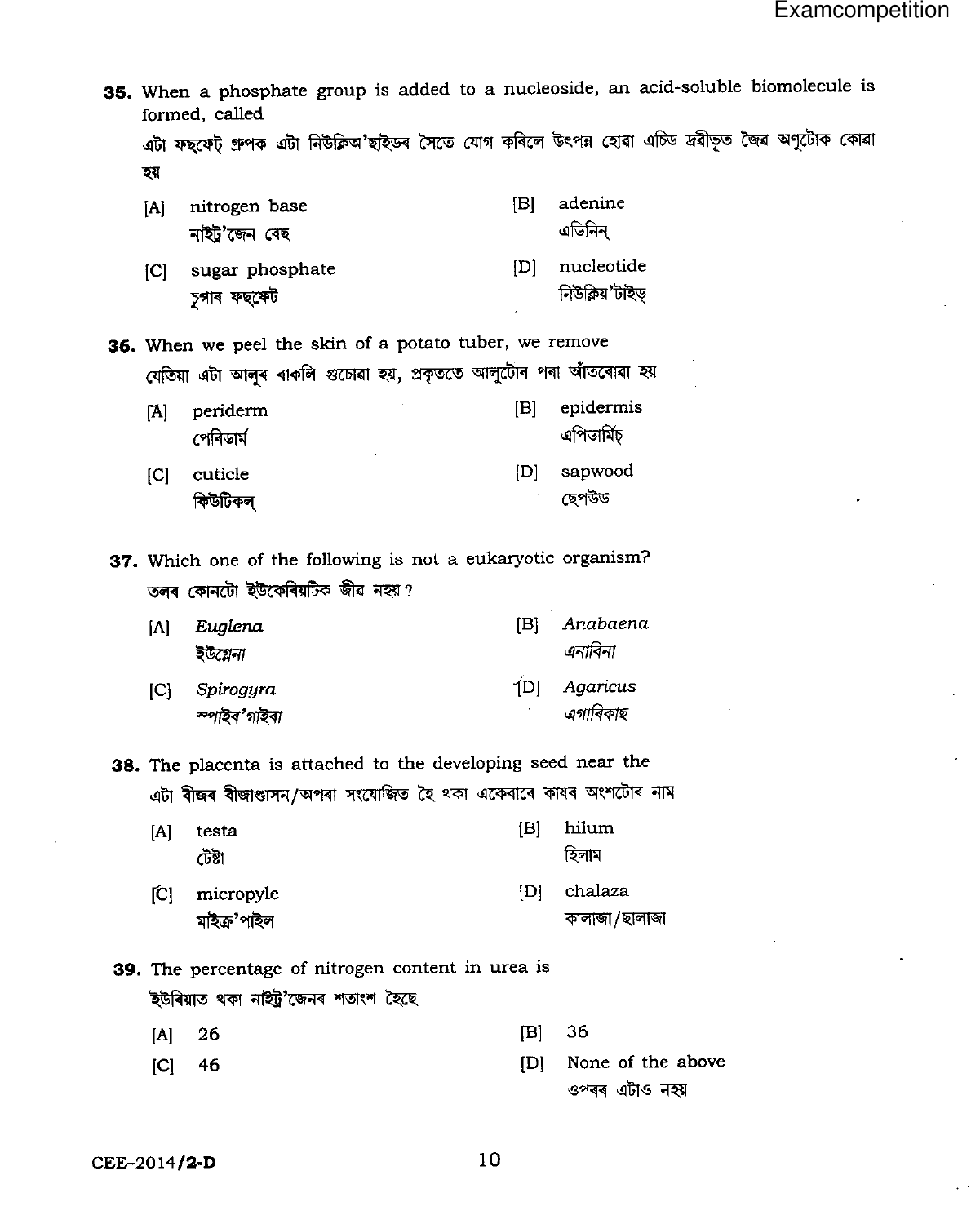40. Sex chromosomes are responsible for transmitting the disease of ৰোগ সংক্ৰমণৰ বাবে যৌন গুণসূত্ৰসমূহ দায়বদ্ধ হোৱা ৰোগটো হৈছে  $[A]$ myopia colour blindness  $|B|$ 

- মায়'পিয়া কালাৰ ব্লাইন্ডনেছ [C] night blindness [D] long sightedness নাইট্ ব্লাইন্ডনেছ লং চাইটেডনেছ
- 41. Ranikhet' is a disease found in 'ৰাণীখেত' ৰোগৰ দ্বাৰা আক্ৰান্ত হয়

| [A] <del>\</del> poultry | [B] | cow     |
|--------------------------|-----|---------|
| ঘৰচীয়া চৰাই             |     | গাই গৰু |
| $[C]$ sheep              | [D] | dog     |
| ভেতা                     |     | কুকুৰ   |

42. The capacity of a cell to develop into an individual to which it belongs is known as কোষ এটা পূৰ্ণাংগ জীৱলৈ বিকাশ হোৱাৰ ক্ষমতাক কোৱা হয়

| [A] | pluripotency<br>প্লিউৰিপ'টেনচি      | 1BI | totipotency<br>টটিপ'টেনচি         |
|-----|-------------------------------------|-----|-----------------------------------|
| ſСI | parthenogenesis<br>পার্থেন'জেনেচিচ্ | IDI | parasexuality<br>পেৰাচেক্সুৱেলিটি |

- 43. Which of the following is a living fossil? নিয়োক্ত কোনটো জীৱন্ত জীৱাশ্ম?
	- Rhynia  $[A]$  $|B|$ Pinus ৰাইনিয়া পাইনাচ [C] Selaginella Ginkgo ן כן " চিলাজিনেলা জিংকগ'
- 44. Which one of the following cellular organelles is devoid of DNA but capable of replication?

নিয়োক্ত কোনবিধ কোষ পদাৰ্থত ডি. এন. এ. নথকা সত্ত্বেও ৰেপ্লিকেচন হোৱাৰ ক্ষমতা থাকে?

| [A] | Ribosome                    | IBL  | Lysosome  |
|-----|-----------------------------|------|-----------|
|     | ৰাইব'জ'ম                    |      | লাইছ'জ'ম  |
|     | IC Centriole<br>ছেন্ট্ৰিঅ'ল | IDI. | Plastid   |
|     |                             |      | প্লাষ্টিড |

CEE-2014/2-D

 $11$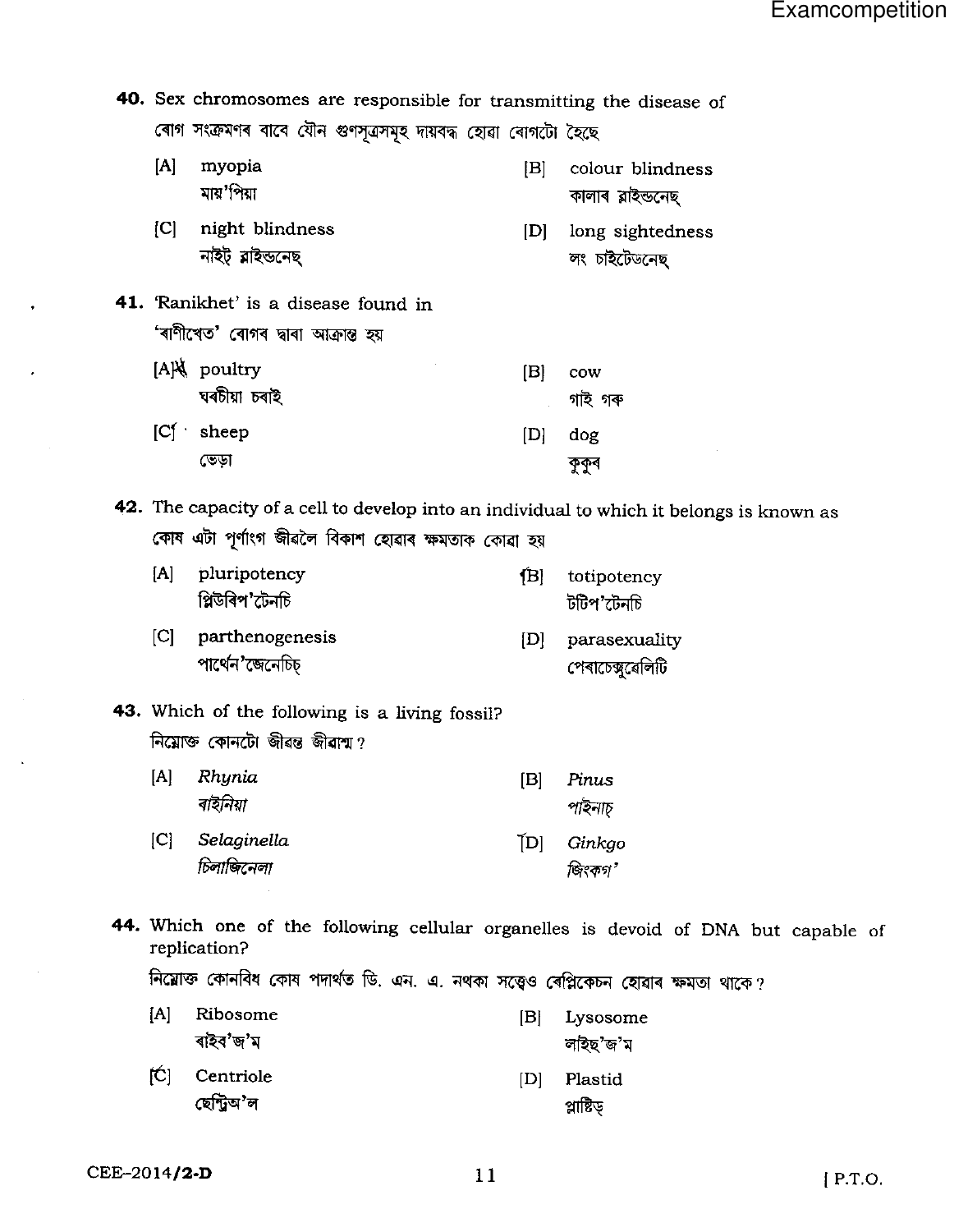$\ddot{\phantom{0}}$ 

÷.

 $\mathbb{R}^2$ 

 $\epsilon$ 

|     | combinations?<br>জীৱবিজ্ঞানৰ আধাৰত নিম্নোক্ত কোনটো যোৰাৰ মাজত সাধাৰণতে বিবাহ হোৱাত বাৰণ কৰা হয় ? |     | 45. Biologically marriage is generally prohibited between which of the following  |
|-----|---------------------------------------------------------------------------------------------------|-----|-----------------------------------------------------------------------------------|
|     |                                                                                                   |     |                                                                                   |
| [A] | $Rh^+$ boy and $Rh^+$ girl                                                                        |     | $[B]$ Rh <sup>+</sup> boy and Rh <sup>-</sup> girl                                |
| C   | $Rh^-$ boy and $Rh^+$ girl                                                                        |     | $[D]$ Rh <sup>-</sup> boy and Rh <sup>-</sup> girl                                |
|     | 46. Which one of the following are absent in animal cells?                                        |     |                                                                                   |
|     | প্ৰাণীকোষত নিয়োক্ত কোনবোৰ পোৱা নাযায়?                                                           |     |                                                                                   |
| [A] | Cell wall and plastids<br>কোষবেৰ আৰু প্লাষ্টিড্                                                   | B   | Nucleus and centrosome<br>কোষকেন্দ্ৰ আৰু চেন্ট্ৰ'জ'ম                              |
| C   | Mitochondria and Golgi bodies<br>মাইট'কন্ড্ৰিয়া আৰু গ'লগি বডি                                    | [D] | Chromosome and ribosome<br>গুণসূত্ৰ আৰু ৰাইব'জ'ম                                  |
|     | 47. The drugs caffeine, tannin and nicotine are                                                   |     |                                                                                   |
|     | কেফেইন, টেনিন আৰু নিক'টিন জাতীয় ঔষধবোৰ হ'ল                                                       |     |                                                                                   |
|     | steroids                                                                                          | B   | corticosteroids                                                                   |
| [A] | ষ্টেৰ'ইড়চ                                                                                        |     | ক'ৰটিক'ষ্টেৰইড়চ                                                                  |
| C   | alkaloids                                                                                         | [D] | mild alkali                                                                       |
|     | এলকালইডচ্                                                                                         |     | পাতল খাৰ                                                                          |
|     |                                                                                                   |     |                                                                                   |
|     | <b>48.</b> Disease 'ringworm' is caused by                                                        |     |                                                                                   |
|     | ঘূৰণীয়া পেলুৰোগৰ কাৰক হৈছে                                                                       |     |                                                                                   |
| [A] | bacteria                                                                                          | [B] | virus                                                                             |
|     | বেক্টেৰিয়া                                                                                       |     | ভাইৰাছ                                                                            |
| C   | fungus                                                                                            | [D] | worms                                                                             |
|     | ভেঁকুৰ                                                                                            |     | পেলু                                                                              |
|     | called as                                                                                         |     | 49. The exchange of chromosomal segment between two non-homologous chromosomes is |
|     | দূডাল অসমৰূপী গুণসূত্ৰৰ খণ্ডৰ মাজত হোৱা বিনিময়ক কোৱা হয়                                         |     |                                                                                   |
| [A] | crossing-over                                                                                     | B   | translocation                                                                     |
|     | জিন বিনিময়                                                                                       |     | স্থানান্তৰণ                                                                       |
| [C] | inversion<br>প্ৰতিলোমন                                                                            | 1D] | duplication<br>প্ৰতিলিপিকৰণ                                                       |

CEE-2014/2-D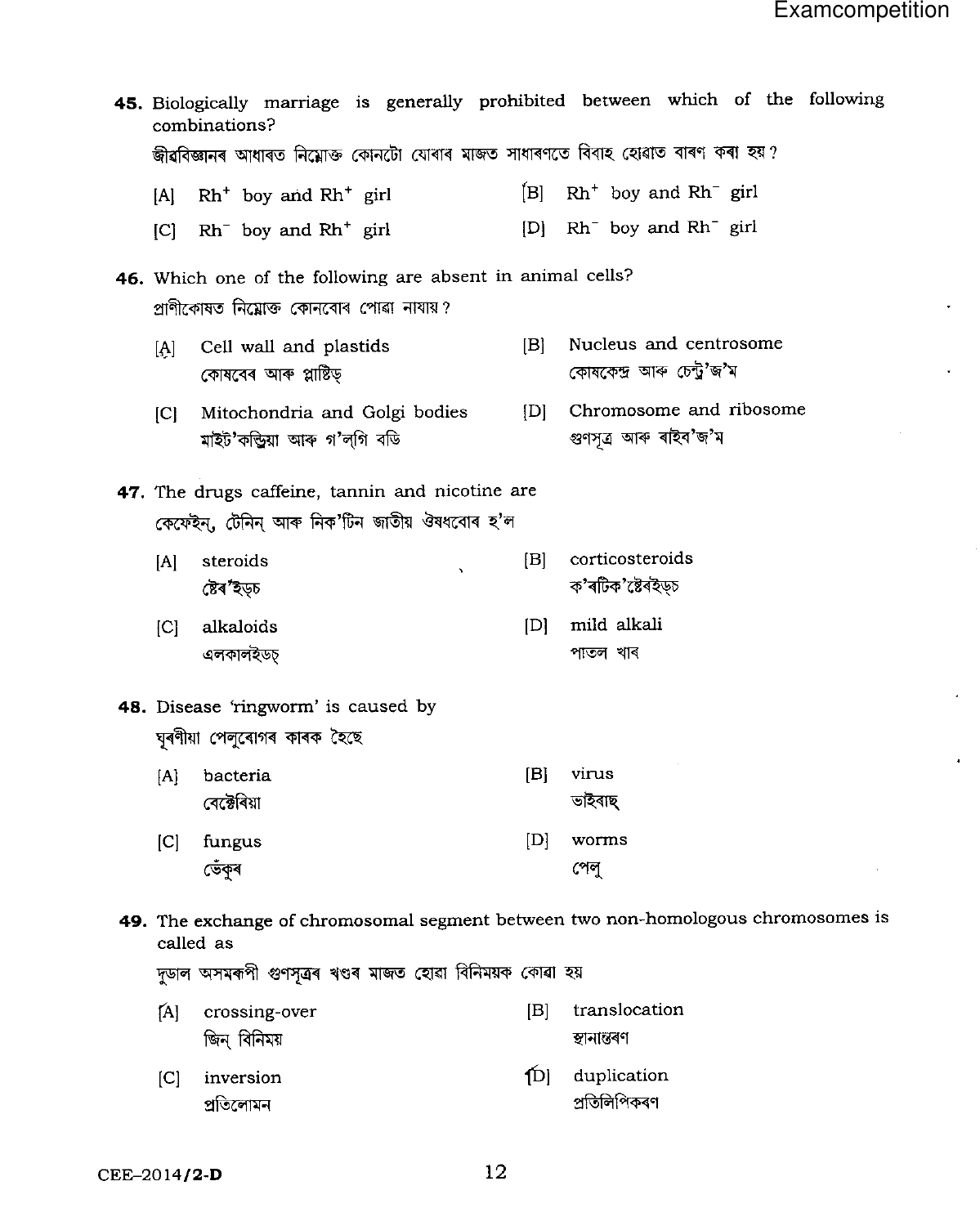| 50. Sandy soil is dry in comparison to clay soil due to     |                                                                                                                                                                             |     |                                                                 |  |
|-------------------------------------------------------------|-----------------------------------------------------------------------------------------------------------------------------------------------------------------------------|-----|-----------------------------------------------------------------|--|
| বালিয়া মাটি তুলনামূলকভাৱে আলতীয়া মাটিতকৈ শুকান হোৱাৰ কাৰণ |                                                                                                                                                                             |     |                                                                 |  |
| [A]                                                         | plasmolysis<br>প্ৰ'ট'প্লাজম সংকোচন                                                                                                                                          | [B] | osmosis<br>আসৃতি                                                |  |
| G                                                           | capillary action<br>কৈশিক ক্ৰিয়া                                                                                                                                           | D   | environmental effect<br>পৰিৱেশীয় প্ৰভাৱ                        |  |
|                                                             | <b>51.</b> Metameric segmentation is the characteristics of                                                                                                                 |     |                                                                 |  |
|                                                             | বিখণ্ডন সমখণ্ডক বৈশিষ্ট্য হিচাবে গণ্য কৰা শ্ৰেণী দুটা হৈছে                                                                                                                  |     |                                                                 |  |
| [A]                                                         | Mollusca and Chordata<br>ম'লাস্না আৰু কৰ্ডাটা                                                                                                                               | B   | Platyhelminthes and Arthropoda<br>প্লেটিহেলমিনথেচ্ আৰু আৰ্থপ'ডা |  |
| C                                                           | Echinodermata and Annelida<br>একাইন'ডাৰমেটা আৰু এনিলিডা                                                                                                                     | [D] | Annelida and Arthropoda<br>এনিলিডা আৰু আৰ্থ্ৰপ'ডা               |  |
|                                                             | 52. Which of the following is neither a prokaryote nor a eukaryote?<br>নিয়োক্ত কোনবিধ প্ৰ'কেৰিয়টো নহয় ইউকেৰিয়টো নহয়?                                                   |     |                                                                 |  |
| [A]                                                         | Oscillatoria<br>অছিলেট'ৰিয়া                                                                                                                                                | B   | Tobacco Mosaic Virus (TMV)<br>টোবেক' মোজেইক ভাইৰাছ              |  |
| [C]                                                         | Yeast<br>ইষ্ট                                                                                                                                                               | [D] | E. coli<br>ই কলাই                                               |  |
|                                                             | 53. Viruses having double-stranded RNA are known as                                                                                                                         |     |                                                                 |  |
|                                                             | দুদলীয়া আৰ. এন. এ. যুক্ত ভাইৰাছ্বোৰক কোৱা হয়                                                                                                                              |     |                                                                 |  |
| [A]                                                         | rheovirus                                                                                                                                                                   | B   | poxvirus                                                        |  |
|                                                             | ৰিঅ'ভাইৰাছ                                                                                                                                                                  |     | প'ক্সভাইৰাছ                                                     |  |
| [C]                                                         | ribovirus                                                                                                                                                                   | [D] | None of the above                                               |  |
|                                                             | ৰিবোভাইৰাছ                                                                                                                                                                  |     | ওপৰৰ এটাও নহয়                                                  |  |
|                                                             | 54. If the pH of stomach is 1.6, then which of the following enzymes will digest protein?<br>যদি পাকস্থলীৰ pH 1·6 হয়, নিয়োক্ত কোনবিধ এন্জাইমে প্ৰ'টিনক পাচন কৰিব <i>?</i> |     |                                                                 |  |
| [A]                                                         | Trypsin<br>ট্রিপচিন্                                                                                                                                                        | [B] | Amylase<br>এমাইলেজ                                              |  |
| $[C]^\sim$                                                  | Erypsin<br>এৰিপচিন্                                                                                                                                                         | [D] | Pepsin<br>পেপচিন্                                               |  |

 $\cdot$ 

 $\hat{\mathbf{r}}$ 

 $\hat{\boldsymbol{\cdot} }$ 

 $\bar{A}$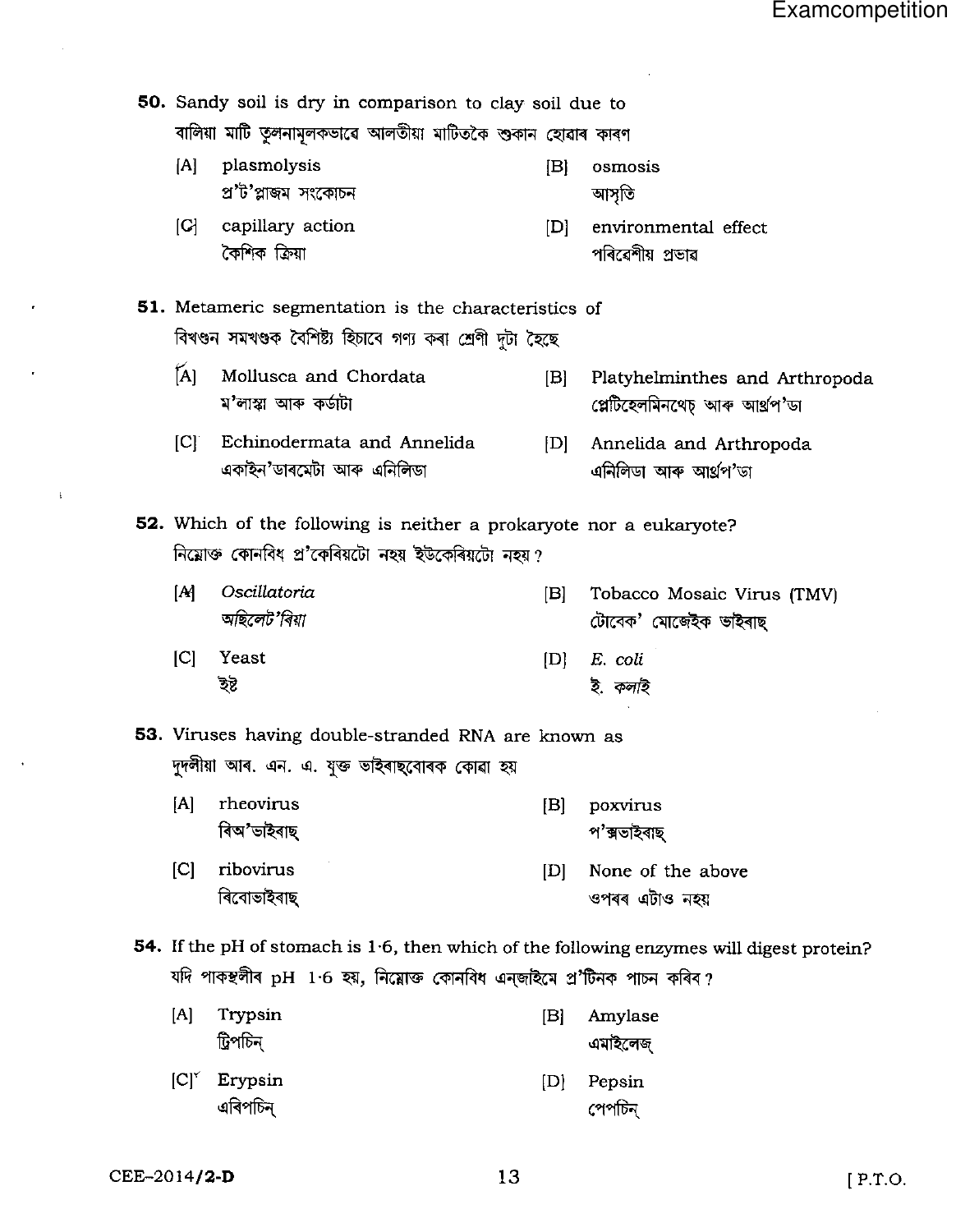55. Which one of the following is common to leech, cockroach and scorpion? নিয়োক্ত কোনবিধ জোক, পঁইতাচোৰা আৰু বিছাত পোৱা যায়?

- $[A]$ Nephridia  $|B|$ Ventral nerve cord বৃক অধৰ স্নায়ু ৰজ্জু  $|C|$ Cephalization  $[D]$ Antennae শিৰপ্ৰাধান্য শংগিকা 56. The part of cauliflower which is eaten is ফলকবিৰ খোৱা অংশটো হ'ল  $[A]$ flower  $|B|$ inflorescence ফুল পুষ্পবিন্যাস
	- $|C|$ fruit  $[D]$ leaf ফল পাত
- 57. The non-protein part of the enzyme is called এনজাইমৰ প্ৰ'টিনবিহীন অংশটোৰ নাম হ'ল
	- $[A]$ isoenzyme [B] prosthetic group আইছ'এনজাইম প্ৰোক্তেটিক গ্ৰুপ
	- $|C|$ holoenzyme  $|\mathbf{p}| =$ apoenzyme হোল'এনজাইম এপ'এন্জাইম্
- **58.** The dental formula of adult man is প্ৰাপ্তবয়স্ক মানুহৰ দন্তসূত্ৰ হৈছে
	- $\frac{2.1.2.4}{2.1.2.4}$ 2.2.3.1  $[A]$  $|B|$  $2, 2, 3, 1$  $[\text{C}]$   $\frac{2.1.2.3}{2.1.2.3}$ None of the above  $[D]$ ওপৰৰ এটাও নহয়

59. If  $CO_2$  concentration in blood increases, the breathing rate will তেজত কাৰ্বন ডাইঅক্সাইডৰ গাঢ়তা বাঢ়িলে উশাহ-নিশাহৰ হাৰ

decrease  $[A]$  $|B|$ increase কমিব বাঢিব  $|C|$ stop [D] remain unchanged বন্ধ হৈ যাব অপৰিৱৰ্তিত থাকিব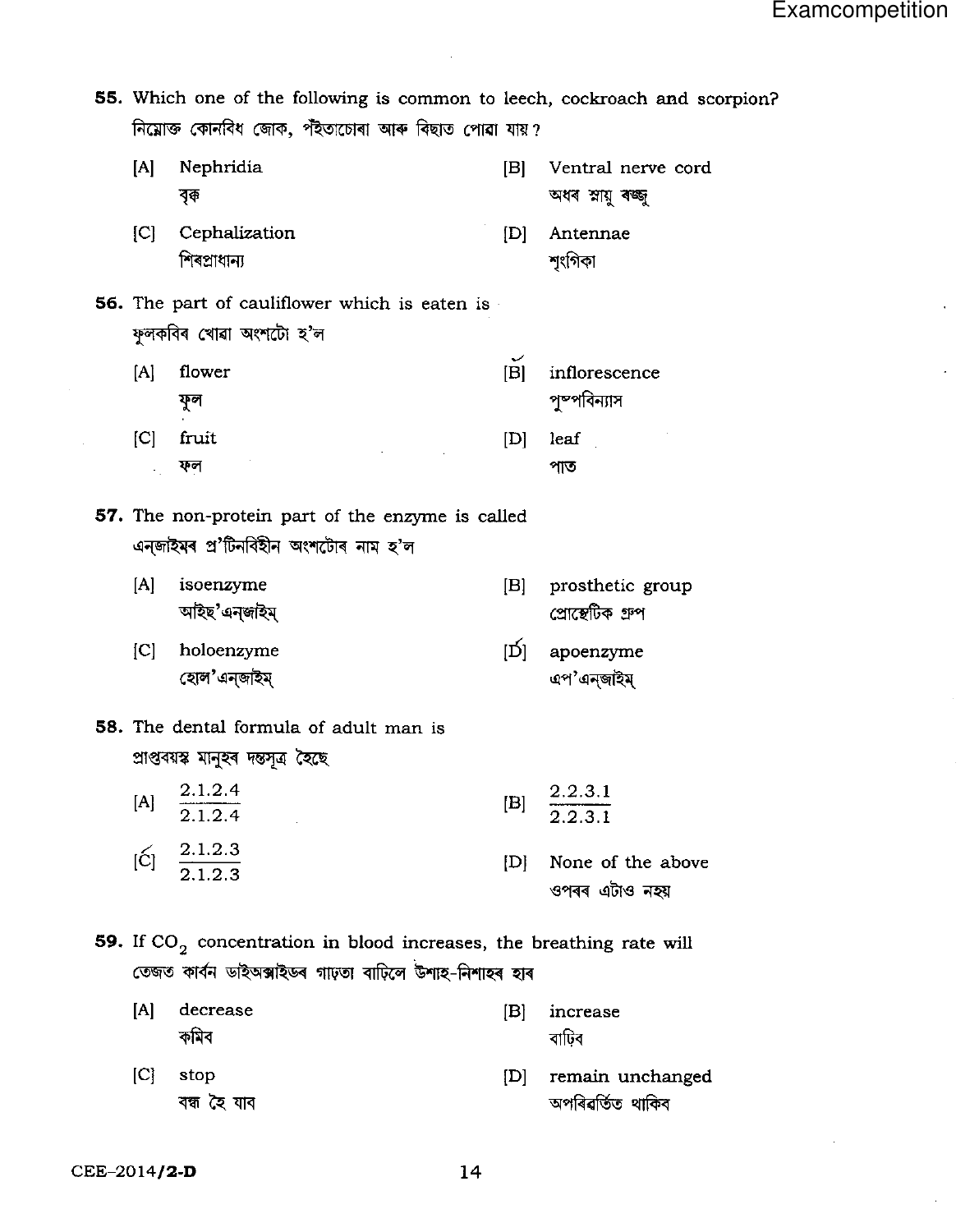60. All the living organisms on the earth constitute the পৃথিৱীত বাস কৰা সকলো জীৱ লগলাগি গঠিত হৈছে

- $|A|$ biome বায়'ম
- community  $|C|$ সম্প্ৰদায
- 61. Function of centromere is চেন্ট্ৰ'মিয়েৰৰ কাৰ্য হ'ল
	- [A] synthesis of RNA আৰ. এন. এ. সংশ্লেষণ
	- movement of chromosome  $|C|$ গুণসূত্ৰৰ চলন
- 62. Genes present on Y chromosome are called Y গুণসূত্ৰত থকা জিনবোৰক কোৱা হয়
	- [A] autosomal gene  $|B|$ অটোজোমেল জিন্ মিউটেন্ট জিন
	- $|C|$ sex-linked gene holandric gene  $[D]$ লিংগযুক্ত জিন্

63. Total energy present in a biological system is called জৈৱ প্ৰণালী এটাত থকা মুঠ শক্তিভাগক কোৱা হয়

- kinetic energy  $[A]$  $|B|$ activation energy চলশক্তি সক্ৰিয় শক্তি
- $|C|$ entropy  $[D]$ এন্ট'পি
- 64. Immunity developed after the body has recovered from a disease is called শৰীৰে ৰোগ এটাৰ পৰা আৰোগ্য লাভ কৰাৰ পিচত উৎপত্তি হোৱা প্ৰতিৰক্ষাক কোৱা হয়
	- $[A]$ active immunity passive immunity  $|B|$ সক্ৰিয় প্ৰতিৰক্ষণ
	- Both  $(A)$  and  $(B)$  $|C|$ (A) আৰু (B) উভয়েই
- 
- পৰোক্ষ প্ৰতিৰক্ষণ
- [D] None of the above ওপৰৰ এটাও নহয়

15

- $|B|$ biosphere জীৱমণ্ডল
- population  $[D]$ আবদী
- $|B|$ replication of DNA ডি. এন. এ. পুনৰাবৃত্তি
- duplication of chromosome  $[D]$ গুণসূত্ৰৰ দ্বিগুণীকৰণ
	- mutant gene
- হলেন্ড্ৰিক জিন্

enthalpy এন্থাল্পি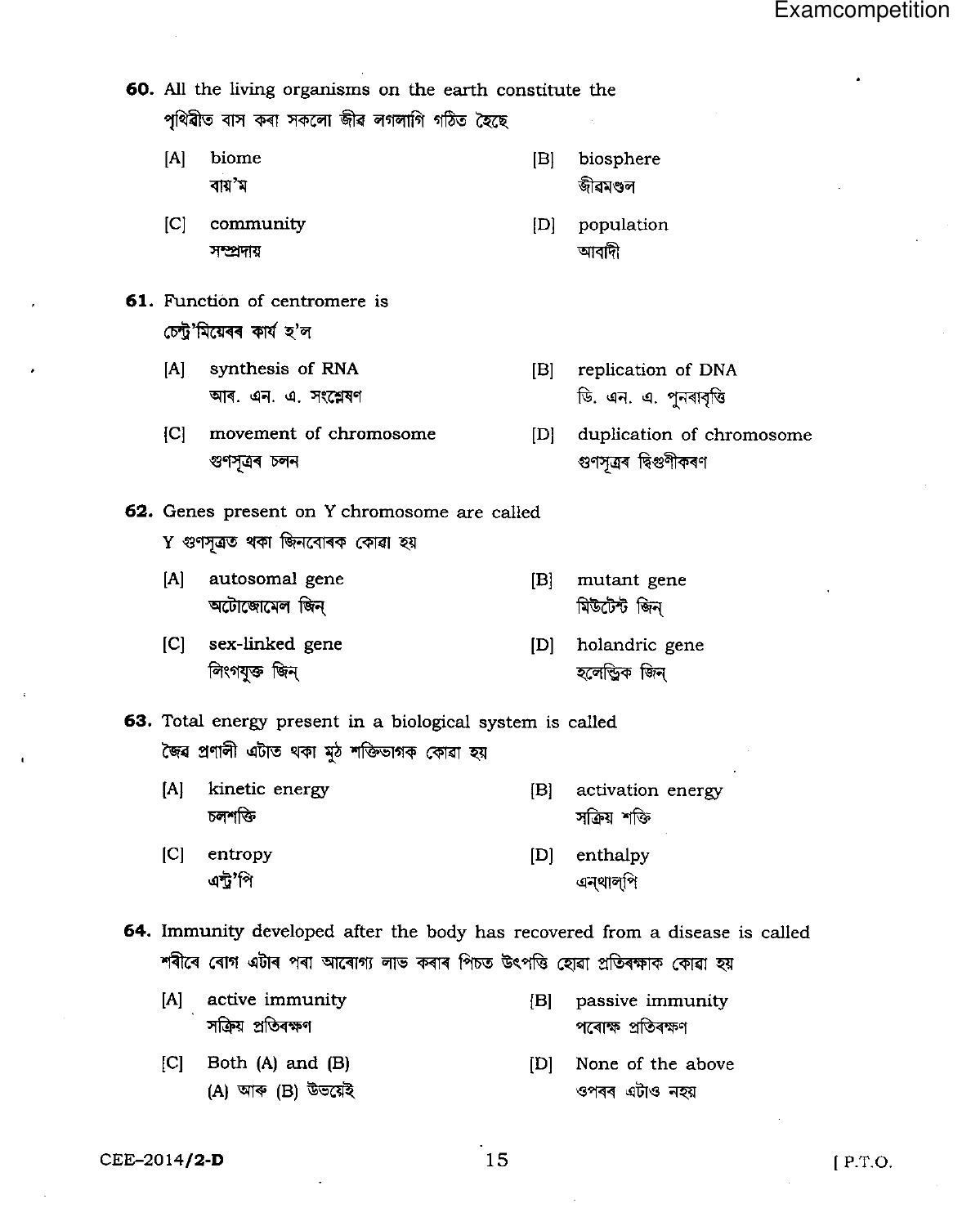65. Population of cells derived from single parent cell is called এটা পিতৃ কোষৰ পৰা সৃষ্টি হোৱা কোষৰ সমষ্টিক কোৱা হয়

tAl haploid IBI diploid ক্ৰী আৰু বিষয়ে আৰু প্ৰতিষ্ঠা হৈছে।<br>ক্ৰীকৃতিক বিষয়ে আৰু বিষয়ে বিষয়ে বিষয়ে বিষয়ে বিষয়ে বিষয়ে বিষয়ে বিষয়ে বিষয়ে বিষয়ে বিষয়ে বিষয়ে বিষয়<br>বিষয়ে বিষয়ে বিষয়ে বিষয়ে বিষয়ে বিষয়ে বিষয়ে বিষয়ে বিষয়ে বিষয়ে বিষয lcl symmetrical tDl clone সময়িত ${{\bf a}^2}$ ন

55. Disorders like alkaptonuria and phenylketonuria are referred to as এক্ষাপ্ট'নুৰিয়া আৰু ফিনাইলকেট'নুৰিয়াৰ দৰে বিসংগতিবোৰক কোৱা হয়

- IAI acquired disease আৰ্জিত বোগ IBI communicable disease কম্যানিকেবল ডিজিজ্
- ICI congenital disease কনজেনিটেল ডিজিজ tDl non-communicable disease নন্-কম্যানিকেবল ডিজিজ্

67. In which of the following groups all are polysaccharides? নিয়োক্ত কোনটো দলৰ সকলোবোৰ পলিছেকেৰাইড়?

- [A] Glycogen, Sucrose, Maltose [B] Glycogen, Cellulose, Starch গ্নাইক'জেন, চক্ৰ'জ, মেন্ট'জ কৰা বিভিন্ন সোঁহক'জেন, চেলুলজ, ষ্টাৰচ্
- [C] Sucrose, Glucose, Fructose [D] Maltose, Lactose, Fructose  $\bar{p}$ ক্র'জ, গ্লুক্ট'জ, ক্রিষ্ট'জ, ক্রেক্ট'জ, ক্রান্ট'জ, ক্রেক্ট'জ, ক্রান্ট'জ, ক্রান্ট'জ, ক্রান্ট'জ, ক্রান্ট'জ,
- 58. Foetal sex can be determined by examining cells from the amniotic fluid by iooking for নিয়োক্ত কোনটোৰ বাবে এম্ব্ৰিঅ'টিক ৰসৰ কোষ পৰীক্ষা কৰি ফোটেল চেক্স নিৰ্ধাৰণ কৰিব পাৰি?
	- [A] chiasmata tBl Barr bodies কায়েজমাটা $\qquad \qquad$ া  $\qquad \qquad$ ার বডিজ {C1 autosomes ID1 kinetochore qetTeqF oRcab'E'<
- 69. At a particular locus, frequency of 'A'alleles is 0.6 and that of 'a' is O'4. What would be the frequency of heterozygotes in a random mating population at equilibrium? এটা নিৰ্দিষ্ট লোকাচত 'A' এলিলৰ বাৰংবাৰতা  $0.6$  আৰু 'a' এলিলৰ বাৰংবাৰতা  $0.4$  হ'লে এবিধ ৰেনডম্ মেটিং আবাদীৰ হেটাৰ'জাইগ'টৰ বাৰংবাৰতা কি হ'ব ?
	- $[A]$  0.16  $[B]$  0.48
	- tcl O'24 IDI None of the above
		- ওপৰৰ এটাও নহয়

- 
- 
- -
	-
	-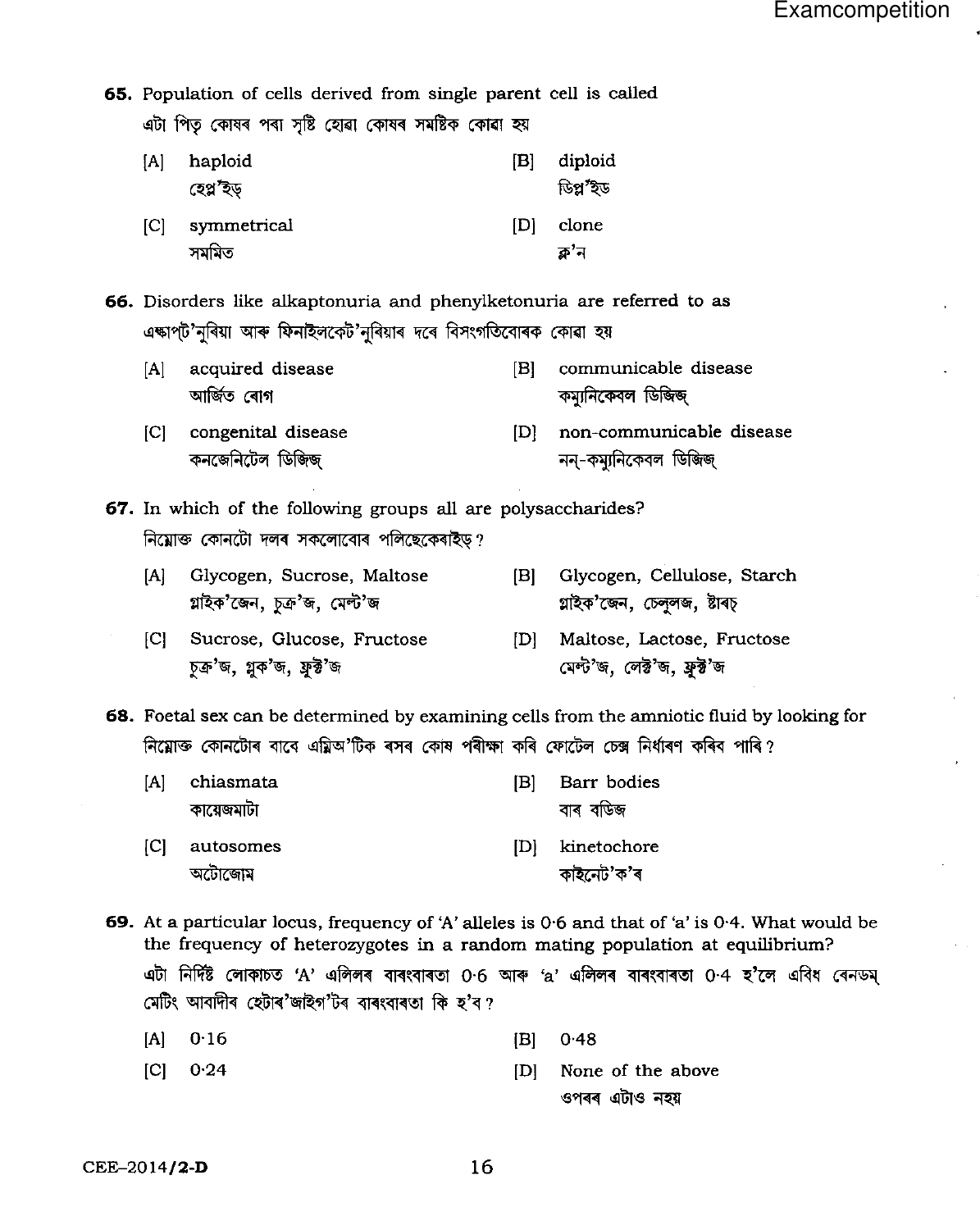$\bar{ }$ 

|                                                      | 70. What is the genetic material in influenza virus?                                                 |                                                         |     |                                                  |  |  |
|------------------------------------------------------|------------------------------------------------------------------------------------------------------|---------------------------------------------------------|-----|--------------------------------------------------|--|--|
|                                                      | ইনফ্লুয়েঞ্জা ভাইৰাছৰ আনুবংশিক উপাদান কি?                                                            |                                                         |     |                                                  |  |  |
|                                                      | [A]                                                                                                  | Double-stranded DNA<br>দ্বি-সর্পিলযুক্ত ডি. এন. এ.      | B   | <b>RNA</b><br>আৰ. এন. এ.                         |  |  |
|                                                      | [C]                                                                                                  | Single-stranded DNA<br>এক-সর্পিলযুক্ত ডি. এন. এ.        | [D] | None of the above<br>ওপৰৰ এটাও নহয়              |  |  |
|                                                      |                                                                                                      | <b>71.</b> Nucleus is absent in which of the following? |     |                                                  |  |  |
|                                                      |                                                                                                      | তলৰ কোনবিধত কোষকেন্দ্ৰ নাথাকে?                          |     |                                                  |  |  |
|                                                      | [A]                                                                                                  | Xylem parenchyma<br>জাইলেম পেৰেন্কাইমা                  | B   | Phloem parenchyma<br>ফোৱেম পেৰেন্কাইমা           |  |  |
|                                                      | C                                                                                                    | Sieve tube cells<br>চালনি নলীকা কোষ                     | [D] | Companion cells<br>সংগী কোষ                      |  |  |
|                                                      |                                                                                                      | 72. Jackfruit is derived from which of the following?   |     |                                                  |  |  |
|                                                      |                                                                                                      | তলৰ কোনবিধৰ পৰা কঁঠাল উৎপন্ন হয়?                       |     |                                                  |  |  |
|                                                      | [A]                                                                                                  | An inflorescence<br>পুষ্পবিন্যাস                        | B   | All carpels in a flower<br>ফুলৰ সকলোবোৰ গৰ্ভকেশৰ |  |  |
|                                                      |                                                                                                      | [C] One ovary of single flower<br>এপাহ ফুলৰ ডিম্বাশয়   | [D] | Thalamus<br>পু৺পাসন                              |  |  |
| 73. If RBCs are placed in distilled water, they will |                                                                                                      |                                                         |     |                                                  |  |  |
|                                                      | যদি ৰঙা ৰক্তকণিকাবোৰক আসুত পানীত দি দিয়া হয়, তেতিয়া কণিকাবোৰ                                      |                                                         |     |                                                  |  |  |
|                                                      | A                                                                                                    | stick together                                          | B   | shrink                                           |  |  |
|                                                      |                                                                                                      | একগোট হৈ যাব                                            |     | কোঁচ খাব                                         |  |  |
|                                                      | [C]                                                                                                  | burst<br>ফাটি যাব                                       | D   | remain unchanged<br>অপৰিৱৰ্তিত হৈ থাকিব          |  |  |
|                                                      |                                                                                                      | 74. Klinefelter's syndrome is caused in                 |     |                                                  |  |  |
|                                                      | ক্লিনফেন্টাৰচ চিনড্ৰ'ম সংঘটিত হোৱাৰ কাৰণ হৈছে                                                        |                                                         |     |                                                  |  |  |
|                                                      | [A]<br>females lacking one X chromosome<br>স্ত্ৰীৰ ক্ষেত্ৰত এডাল ${\bf X}$ গুণসূত্ৰ নোহোৱাৰ বাবে     |                                                         |     |                                                  |  |  |
|                                                      | [B]<br>females having extra one X chromosome<br>স্ত্ৰীৰ ক্ষেত্ৰত এডাল X গুণসূত্ৰ অতিৰিক্ত হোৱাৰ বাবে |                                                         |     |                                                  |  |  |
|                                                      | [C]<br>males having extra one Y chromosome<br>পুৰুষৰ ক্ষেত্ৰত এডাল Y গুণসূত্ৰ অতিৰিক্ত হোৱাৰ বাবে    |                                                         |     |                                                  |  |  |
|                                                      | [D]<br>males having extra one X chromosome<br>পুৰুষৰ ক্ষেত্ৰত এডাল X গুণসূত্ৰ অতিৰিক্ত হোৱাৰ বাবে    |                                                         |     |                                                  |  |  |

 $\ddot{\phantom{0}}$ 

 $\mathcal{A}^{\mathcal{A}}$ 

 $\hat{\mathcal{A}}$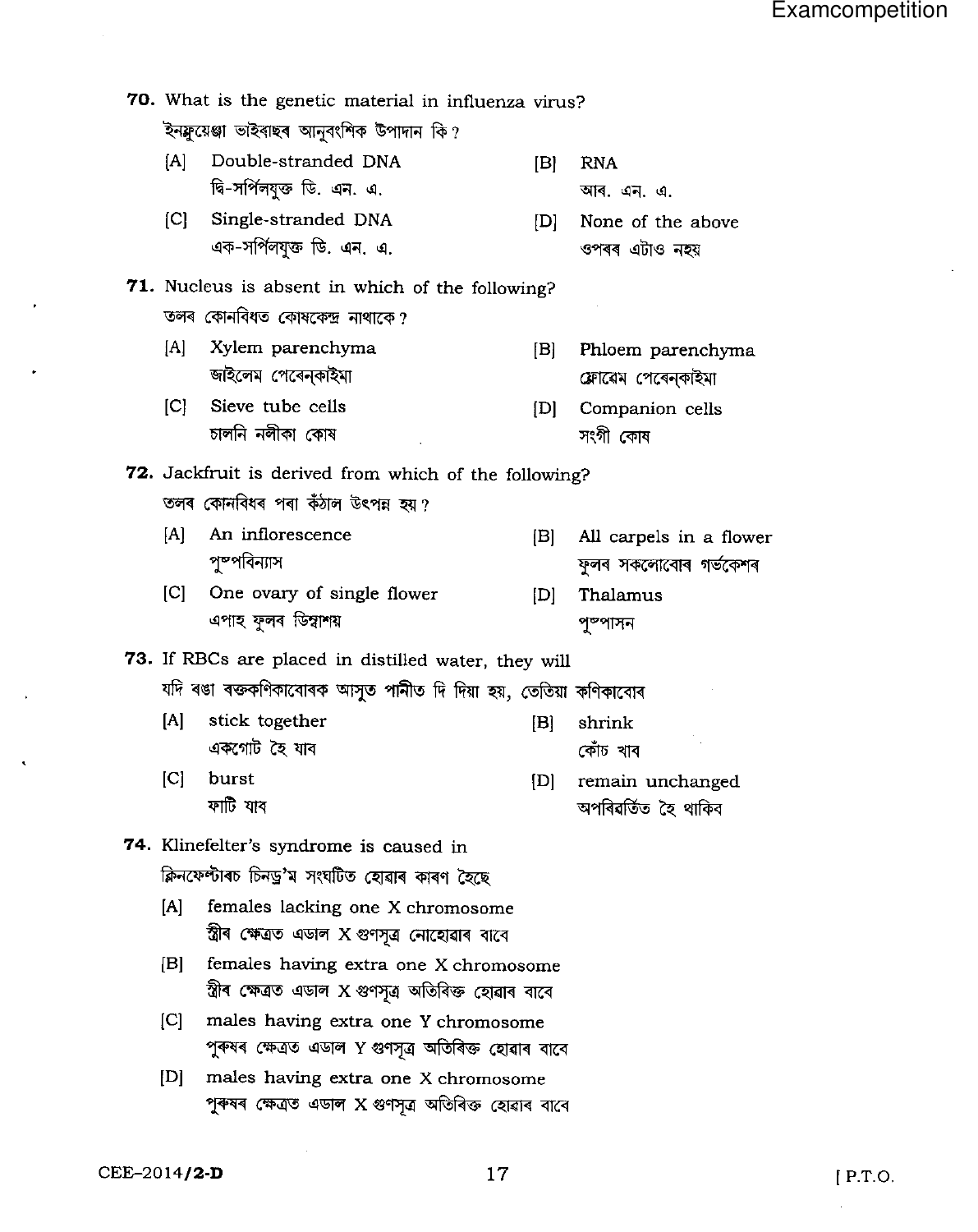#### 75. Air bladder is present in

বায়ু মোনা পোৱা যায়

- [B] jellyfish  $[A]$ starfish জেলি মাছত তৰা মাছত
- bony fish [C] cartilaginous fish  $[D]$ অম্বিযুক্ত মাছত উপাম্বিযুক্ত মাছত

76. Which one of the following is necessary for blood coagulation? তেজ খমলা বন্ধা প্ৰক্ৰিয়াত তলৰ কোনটোৰ প্ৰয়োজন?

| [A] | Magnesium   | [B] | Copper |
|-----|-------------|-----|--------|
|     | মেগনেছিয়াম |     | তাম    |
| C   | Calcium     | DI  | Iron   |
|     | কেলছিয়াম   |     | লোহা   |

77. In which of the following Nissl's granules are found? তলৰ কোনটোত নিচেলচ্ গ্ৰেনিউলবোৰ পোৱা যায়?

| ſA۱ | Nerve cell              | [B] | Cartilage cell               |
|-----|-------------------------|-----|------------------------------|
|     | স্নাযু কোষত             |     | উপাম্বি কোষত                 |
| ſCI | Bone cell<br>অন্থি কোষত | ΙDΙ | Muscle cell<br>মাংসপেশী কোষত |

78. How many base pairs are present in one turn of double-helix DNA proposed by Watson and Crick?

ওৱাট্চন আৰু ক্ৰিকৰ ডাৱল-হেলিক্স DNA ৰ এটা পাকত কিমান বেচ্ পেয়াৰ থাকে?

| $[A]$ 10 | $[B]$ 9   |  |
|----------|-----------|--|
| $[C]$ 34 | $[D]$ 3.4 |  |

79. Which of the following pigments is water soluble? নিয়োক্ত কোনটো ৰঞ্জক পানীত দ্ৰৱণীয়?

| (A) | Carotene<br>কেৰ'টিন          | IBI | Phycocyanin<br>ফাইক'চাইএনিন্ |
|-----|------------------------------|-----|------------------------------|
|     | [C] Chlorophyll<br>ক্ৰ'ৰ'ফিল | IDI | Anthocyanin<br>এছ'চাইএনিন্   |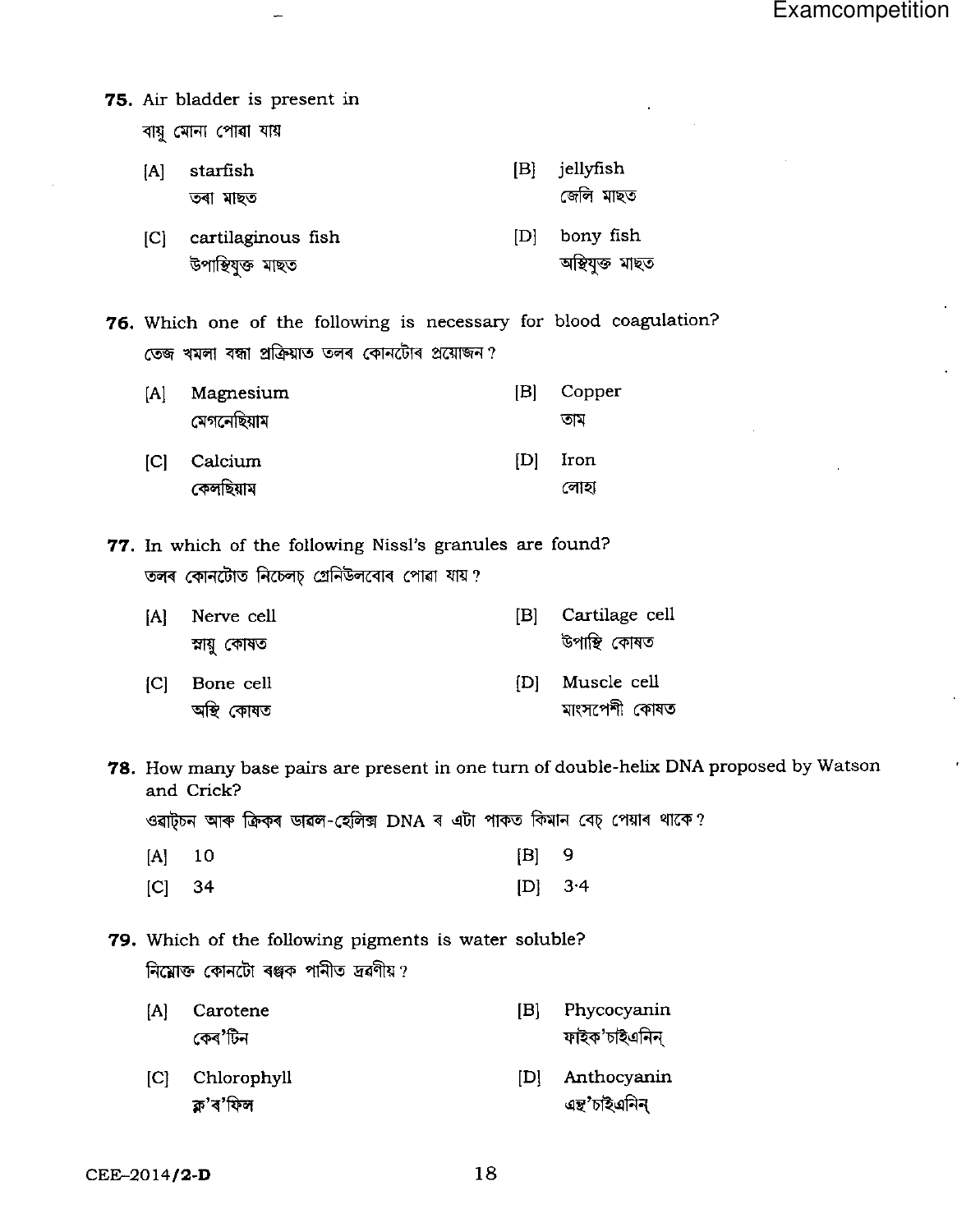$\bar{z}$ 

| 80. Which one of the following is obtained on hydrolysis of protein?<br>প্ৰ'টিনৰ জলবিয়োজনত তলৰ কোনবিধ পোৱা যায়? |                                                                                                         |     |                                      |  |  |
|-------------------------------------------------------------------------------------------------------------------|---------------------------------------------------------------------------------------------------------|-----|--------------------------------------|--|--|
| [A]                                                                                                               | $\alpha$ -Amino acids<br>α-এমিন' এচিড                                                                   | B   | $\beta$ -Amino acids<br>β-এমিন' এচিড |  |  |
| [C]                                                                                                               | Nucleosides<br>নিউক্লিঅ'চাইড                                                                            | D   | Histidines<br>হিচ্টিডিন              |  |  |
|                                                                                                                   | 81. Which amino acid has no asymmetric carbon atom?<br>কোনটো এমিন' এচিডত এটাও অসমমিত কাৰ্বন অণু নাথাকে? |     |                                      |  |  |
| [A]                                                                                                               | Glycine<br>গ্নাইচিন                                                                                     | [B] | Alanine<br>এলানিন                    |  |  |
| C                                                                                                                 | Proline<br>প্ৰ'লিন                                                                                      | [D] | Threonine<br>থ্ৰিঅ'নিন               |  |  |
| 82. Enzyme was discovered by<br>উৎসেচকৰ আৱিষ্কাৰক আছিল                                                            |                                                                                                         |     |                                      |  |  |
| [A]                                                                                                               | Kuhn<br>কুহন                                                                                            | [B] | Pasteur<br>পেচটিঅ'ৰ                  |  |  |
| C                                                                                                                 | Buchner<br>বুক্নাৰ                                                                                      | D   | Sumner<br>চামনাৰ                     |  |  |
|                                                                                                                   | 83. Chemically auxin is<br>ৰাসায়নিকভাৱে অক্সিনটো হৈছে                                                  |     |                                      |  |  |
| [A]                                                                                                               | abscisic acid<br>এবচিছিক এচিড                                                                           | [B] | ethylene<br>ইাথলিন                   |  |  |
| C                                                                                                                 | indoleacetic acid<br>'ইনড'লএচেটিক এচিড                                                                  | [D] | methane<br>মিথেন                     |  |  |
| 84. Which of the following lacks protein?<br>নিয়োক্ত কোনটো প্র'টিন বিহীন?                                        |                                                                                                         |     |                                      |  |  |
| [A]                                                                                                               | Saliva<br>লাল'টি                                                                                        | [B] | Bile<br>পিতৰস                        |  |  |
| [C]                                                                                                               | Pancreatic juice<br>অগ্ন্যাশয় ৰস                                                                       | [D] | Intestinal juice<br>আন্ত্ৰ ৰস        |  |  |

÷

 $\sim$ 

 $\overline{ }$ 

 $\cdot$ 

19

 $\lambda$ 

 $\mathcal{A}^{\mathcal{A}}$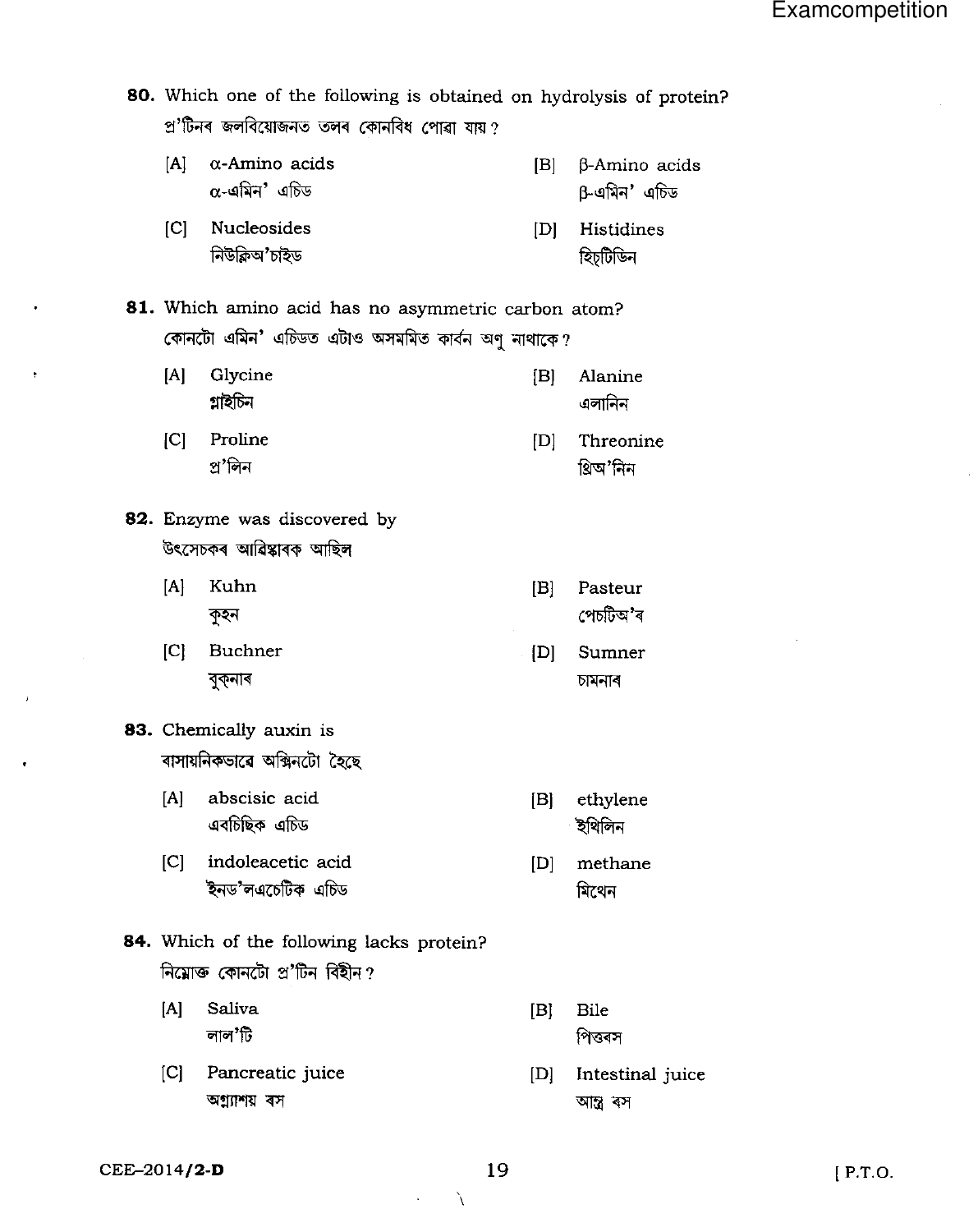- 85. Tear is secretion of চকৰ পানী নিৰ্গত কৰিব পৰা গ্ৰন্থিটো হ'ল
	- [A] sweat gland ঘৰ্ম গ্ৰন্থি
	- [C] lacrimal gland লেক্ৰিমেল গ্ৰন্থি

গুপ্তবৃষণতা

- $|B|$ sebaceous gland তৈল গ্ৰন্থি
- $[D]$ buccal gland মুখগহুৰ গ্ৰন্থি

বন্ধ্যাকৰণ

- 86. The smallest bone in human body is মানৱ দেহৰ আটাইতকৈ সৰু হাড়ডাল হৈছে
	- femur  $|B|$  $[A]$ stapes ফিমাৰ ষ্টেপছ
	- $|C|$ ulna vertebra  $[D]$ আলনা কশেৰুকা
- 87. The number of ATP consumed in glycolysis is গ্লাইক'লাইছিছত ব্যয় হোৱা ATP ৰ সংখ্যা হৈছে
	- $[A]$ 8  $|B|$  $\overline{2}$  $[C]$ 36  $[D]$  $\overline{4}$
- 88. Failure of descending of testis into scrotum is known as শুক্ৰাশয় বৃষণ থলিলৈ নামি আহিব নোৱাৰাক কোৱা হয়
	- paedogenesis  $[A]$  $|B|$ impotency শায়কীজনন ক্লীবত্ব  $|C|$ cryptorchidism  $[D]$ castration
- **89.** Test cross is the cross between phenotypically dominant  $F_1$  hybrid with পৰীক্ষণ সংকৰ কৰাবৰ বাবে, সমলক্ষণী প্ৰভাৱী  $\mathbf{F_{1}}$  সংকৰৰ লগত তলৰ কোনটোৰ সংকৰণ ঘটোৱা হয়?
	- $[A]$ recessive parent  $|B|$ dominant parent অপ্ৰভাৱী জনক প্ৰভাৱী জনক
	- [C] homozygous parent  $[D]$ heterozygous parent সমযুগ্মীয় জনক অসমযুগ্মীয় জনক

CEE-2014/2-D

20

Ť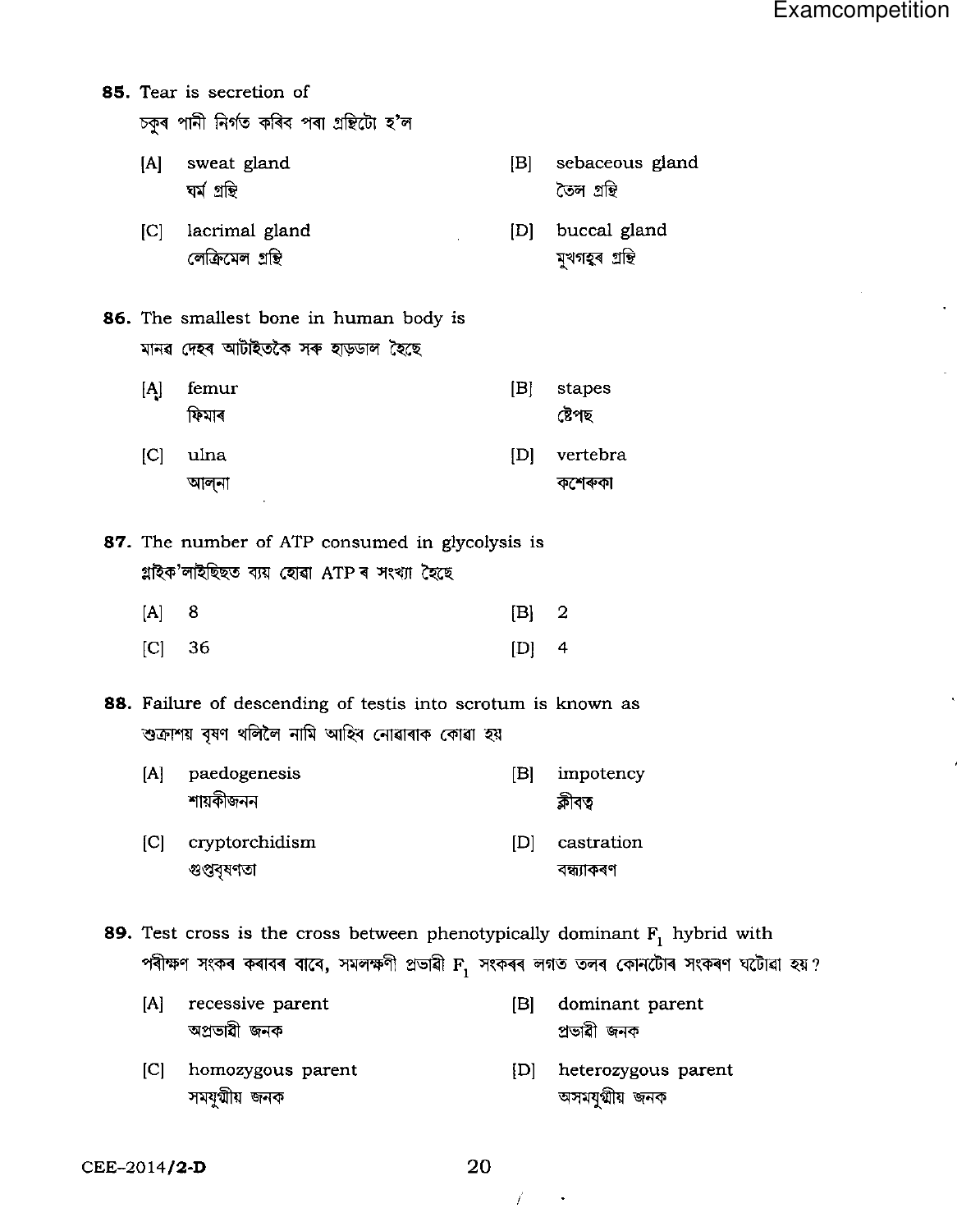90. The males of bees and wasps are মতা মৌমাখি আৰু বৰলবোৰ  $[A]$ haploid  $|B|$ polyploid এগুণ বহুগুণ  $|C|$ XX  $[D]$ XO 91. Persons having colour blindness cannot distinguish বৰ্ণান্ধতা থকা লোকে তলৰ কোনবোৰ ৰঙৰ পাৰ্থক্য ধৰিব নোৱাৰে? black and yellow  $|A|$  $|B|$ red and green ক'লা আৰু হালধীয়া ৰঙা আৰু সেউজীয়া  $|C|$ yellow and white [D] green and blue হালধীয়া আৰু বগা সেউজীয়া আৰু নীলা 92. Initiation codon in higher plant is উচ্চ খাপৰ উদ্ভিদৰ ক্ষেত্ৰত আৰম্ভণী ক'ডনটো হৈছে  $|A|$ **UAG**  $|B|$ **AUG**  $|C|$ **AGU**  $|D|$ GAU 93. From a DNA template with the sequence CTGATAGC, the mRNA sequence formed would be CTGATAGC অনুক্ৰম থকা এটা DNA টেমপ্লেটৰ পৰা mRNAত হ'ব পৰা অনুক্ৰমটো হৈছে GAUTATUG [A]  $|B|$ UACTATCU  $|\mathcal{X}C|$ GACUAUCG **GUCTUTCG**  $|D|$ 94. Which of the following is a nucleoside? নিয়োক্ত কোনটো এটা নিউক্লিঅ'চাইড?  $|A|$ Adenosine  $|B|$ Adenine এডিন'চিন এডিনিন  $|C|$ Deoxyribose [D] Adenylic acid ডিঅক্সিৰাইব'জ এডিনাইলিক এচিড 95. Two polynucleotide chains are held together by which of the following bonds? দুটা বহুনিউক্লিঅ'টাইডৰ শৃংখল নিম্নোক্ত কোনটো বন্ধনীৰ দ্বাৰা বান্ধ খাই থাকে?  $[A]$ Phosphate  $|B|$ Hydrogen ফছফেট হাইড্ৰ'জেন  $|C|$ Disulphide [D] None of the above ডাইছালফাইড় <sup>্</sup>ওপৰৰ এটাও নহয়

21